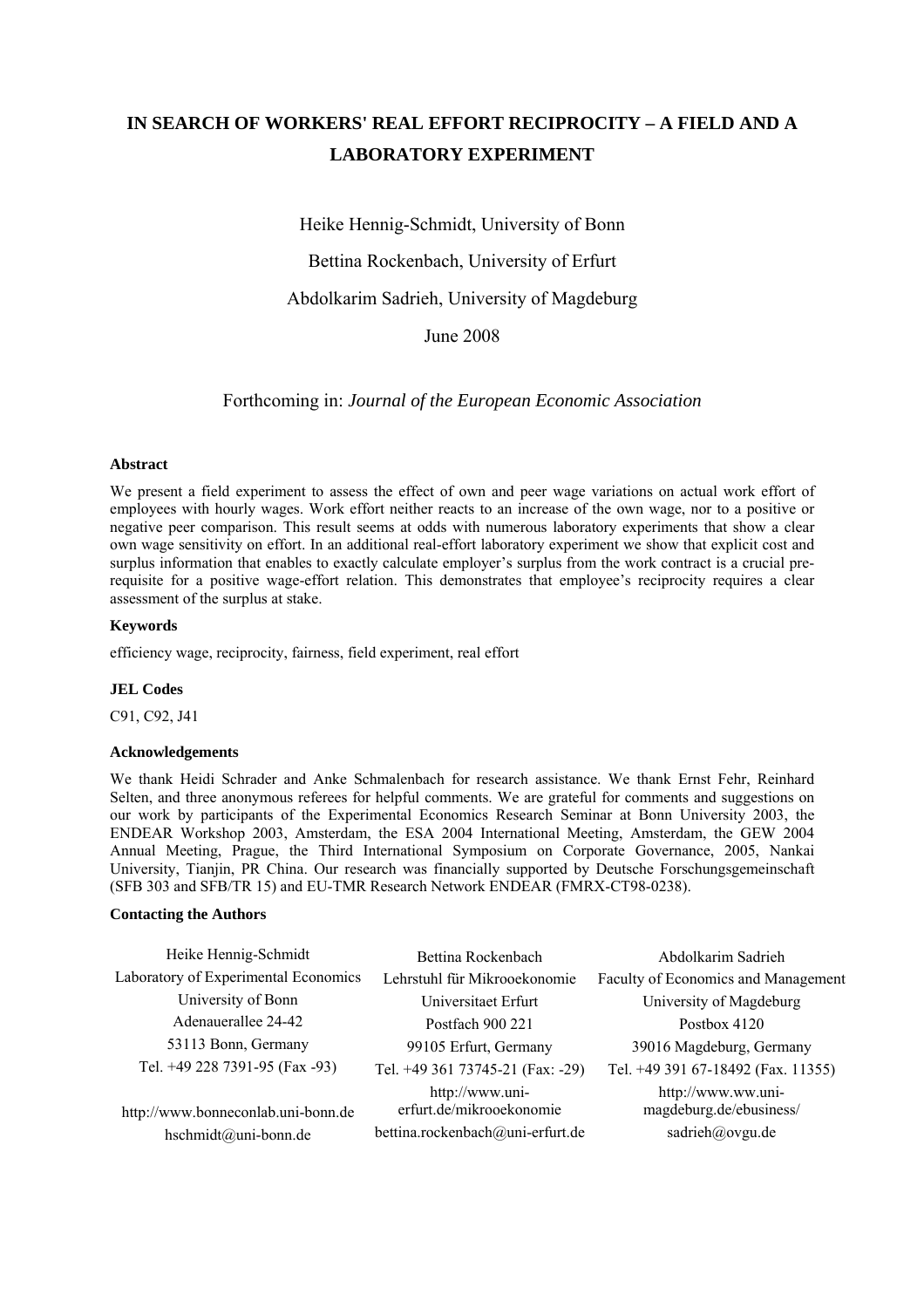# **1. Introduction**

<u>.</u>

In efficiency wage models, a wage increase in excess of the market clearing wage can induce an increase in the productivity of labor and, thus, be beneficial to a profit-maximizing firm. The perhaps most popular explanation for the positive correlation of wage and productivity is the fair wage-effort model, in which workers increase (reduce) the effort exerted, if the wage paid is greater (smaller) than the wage they perceive as the fair wage (Akerlof 1982; Summers 1988; Akerlof and Yellen 1990). The original reasoning for such reciprocal behavior of workers is based on the notion of cognitive dissonance reduction (Adams and Rosenbaum 1962; Akerlof 1982) which basically introduces a disutility from being over-paid or underpaid (i.e. receiving a wage above or below the perceived fair wage, respectively). To avoid the disutility of cognitive dissonance, workers can either adjust their beliefs concerning the fair wage (Adams 1963) or adjust their effort level in order to align the fair and the received wage (Akerlof 1982). To complicate matters even further, a number of different parameters have been suggested in the literature that may influence the wage level that is perceived as fair. These include the own past wage, the wage of other individuals in a "reference set" (e.g. a peer group or a group of superiors), and the general work environment. However, the extent, the direction, and the interplay of these factors all remain open issues for empirical research.

In numerous experiments, work situations have been modeled where subjects are assigned to the roles of the employer and the employees, respectively, and effort exertion is simulated by effort level choices. These studies (see Fehr, Kirchsteiger Riedl 1993, Fehr, Kirchler, Weichbold, Gächter 1998, Fehr and Falk 1999, Charness 2004) provide the robust observation that an increased wage is reciprocated by an increased effort. Fahr and Irlenbusch (2000) and Gneezy (2004) identify a positive wage effort relation also in laboratory experiments with real effort exertion.<sup>1</sup> In this paper, we report a field and a laboratory experiment that extend these studies in two dimensions. First, we increase the authenticity of the work situation by experimenting with employees who receive real work contracts, produce valuable output and perform natural work tasks.<sup>2</sup> Second, we systematically vary the peer

<sup>&</sup>lt;sup>1</sup> Charness, Fréchette, and Kagel (2004) report significantly reduced levels of employee reciprocity in a setup in which detailed payoff tables replace the typical payoff function representation. Gneezy and List (2005) report an experiment which casts doubt on the long term persistence of a positive wage effort relation. We will return to these studies in the discussion at the end of this paper.

<sup>&</sup>lt;sup>2</sup> There are a number of other studies using field experiments in a labor context. Erev, Bornstein and Galili (1993) compare piece-rate payments in an inter-group competition. Dickinson (1999) and Fehr and Götte (2002) study labor supply under variation of piece rate wages. Harrison and List (2004) propose a taxonomy of field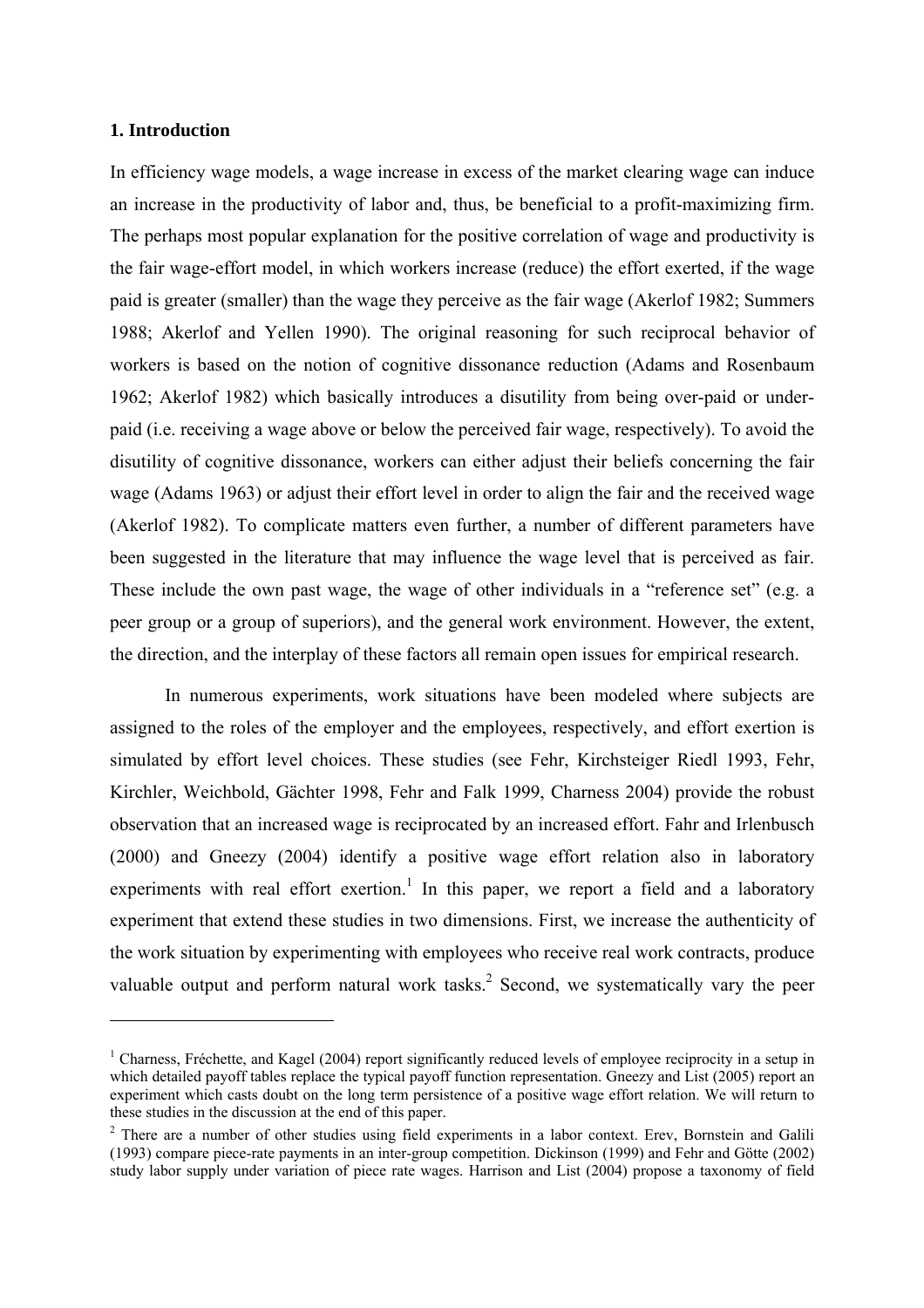wage and the employer's surplus information to identify which information is crucial for observing a positive wage-effort relation.

The results of our field experiment are surprisingly clear. We find no treatment effects whatsoever. Neither wage increases nor information on peer wages have a significant influence on the workers' effort. These results seems at odds with the numerous laboratory experiments that show a positive wage-effort relationship. To address the question, whether the information on employer's cost and surplus, which is available in the laboratory experiments, but is absent in the field, is the cause for our negative findings, we conducted an additional laboratory experiment.<sup>3</sup> In the laboratory experiment, we study a similar work situation as in the field experiment with real – not simulated – effort exertion and a variation of the wages. The extension of our design compared to the existing literature is the controlled variation of information on the employer's surplus from the work relation. This allows us to assess the impact of the availability of employer surplus information on employee's reciprocal behavior. Previous work indicates that asymmetric information may have a negative impact on cooperation. Mitzkewitz and Nagel (1993), for example, show that rate of acceptance in ultimatum games is significantly affected by asymmetric information on the size of the cake. Irlenbusch and Sliwka (2005) show that efficiency in gift exchange games drops when the effort choice of the employee cannot be perfectly observed by the employer.

Our laboratory experiment gives support to the conjecture that a positive wage-effort relationship is only observed in the presence of employer surplus information. Comparing all treatments from both our experiments, we find that only in the case of full information, wage increases can be profitable as predicted by the fair wage-effort hypothesis. We conclude that mutual surplus information is crucial for reciprocal employment relationships in real effort settings. We postpone the discussion of our results and the comparison to the literature to the concluding section of this paper.

experiments and provide an overview over the recent studies. Some studies use data from "natural experiments," i.e. from variations that occur in the field without the manipulation by an experimenter. Camerer, Babcock, Loewenstein, and Thaler (1997), for example, analyze cabdrivers' labor supply with varying demand conditions.

<sup>&</sup>lt;sup>3</sup> We are grateful for the discussion by Ernst Fehr and Reinhard Selten at the ENDEAR Workshop 2003, Amsterdam, in which the idea was expressed that employer surplus information may be decisive for the degree of observed employer reciprocity.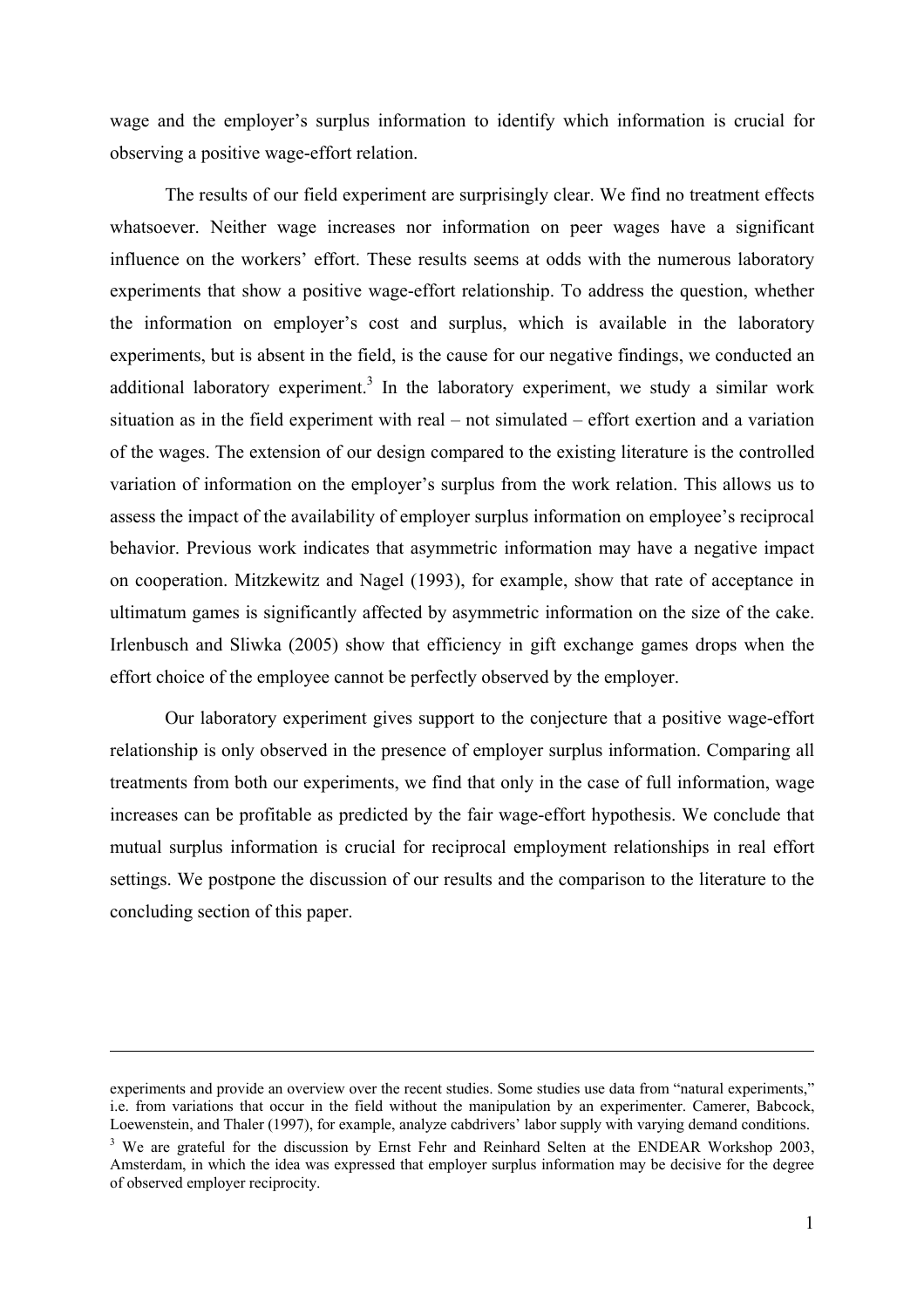# **2. A field experiment with real effort**

In the field experiment, student workers were hired by a research institution of the University of Bonn (Sonderforschungsbereich 303). The subjects performed a real work task that required a substantial amount of effort. They typed the abstracts of research papers that were not yet available electronically into an internet database in order to enhance the accessibility of research output.<sup>4</sup> The work environment was a typical university office. Student workers were contacted by a project manager who was neither a student nor part of the local staff<sup>5</sup>. In total, 103 students of the University of Bonn, most of them with majors in law or economics, were recruited for our field experiment.<sup>6</sup>

Each subject had to work for two hours on two separate occasions of one hour each. The two working hours were approximately one month apart. On the first occasion, the typists were asked to arrive 20 minutes before the work hour in order to receive instructions and a brief training. The instructions (ca.  $10 - 15$  minutes) not only explained the technical details of the job, but also explained the value of the work for the university<sup>7</sup>. It was made absolutely clear that the job was to be taken very seriously. No reference was made to the fact that wages in some treatments would be varied in the second occasion. The instructions also explained that the project was being used for a pilot study on the division of work load.

Following the instructions, each typist went through a brief training (ca.  $5 - 10$ ) minutes) that consisted of typing an abstract similar to those actually used in the data set. $8$ Immediately following the training, each typist received a folder containing the abstracts, keywords, and JEL-classification numbers that had to be entered, and the first hour of work commenced. After one hour sharp, the project coordinator terminated the first session, making sure that all data was saved. On the second occasion, no further instructions were given and the second hour of work proceeded in the same way as on the first occasion.

Each typist performed the job alone in a typical university office on a typical office computer. In addition to the normal items found in such an office, some up-to-date

<sup>&</sup>lt;sup>4</sup> Abstracts of the papers that were still available at the time of the experiment can be found at http://www.wiwi.uni-bonn.de/sfb303/sonderforschungsbereich.eng.html 5

<sup>&</sup>lt;sup>5</sup> We employed a primary school teacher, who had just graduated and who had no obvious connection to the laboratory of experimental economics. None of the experimenters had contact to the typists.

<sup>6</sup> There were 42 female and 61 male typists.

 $<sup>7</sup>$  The instructions are contained in Appendix B1. It was explained to the typists that they would be able to see the</sup> results of their work (i.e. the typed abstracts) on the institute's research website.

<sup>&</sup>lt;sup>8</sup> All typists were trained using the same abstract.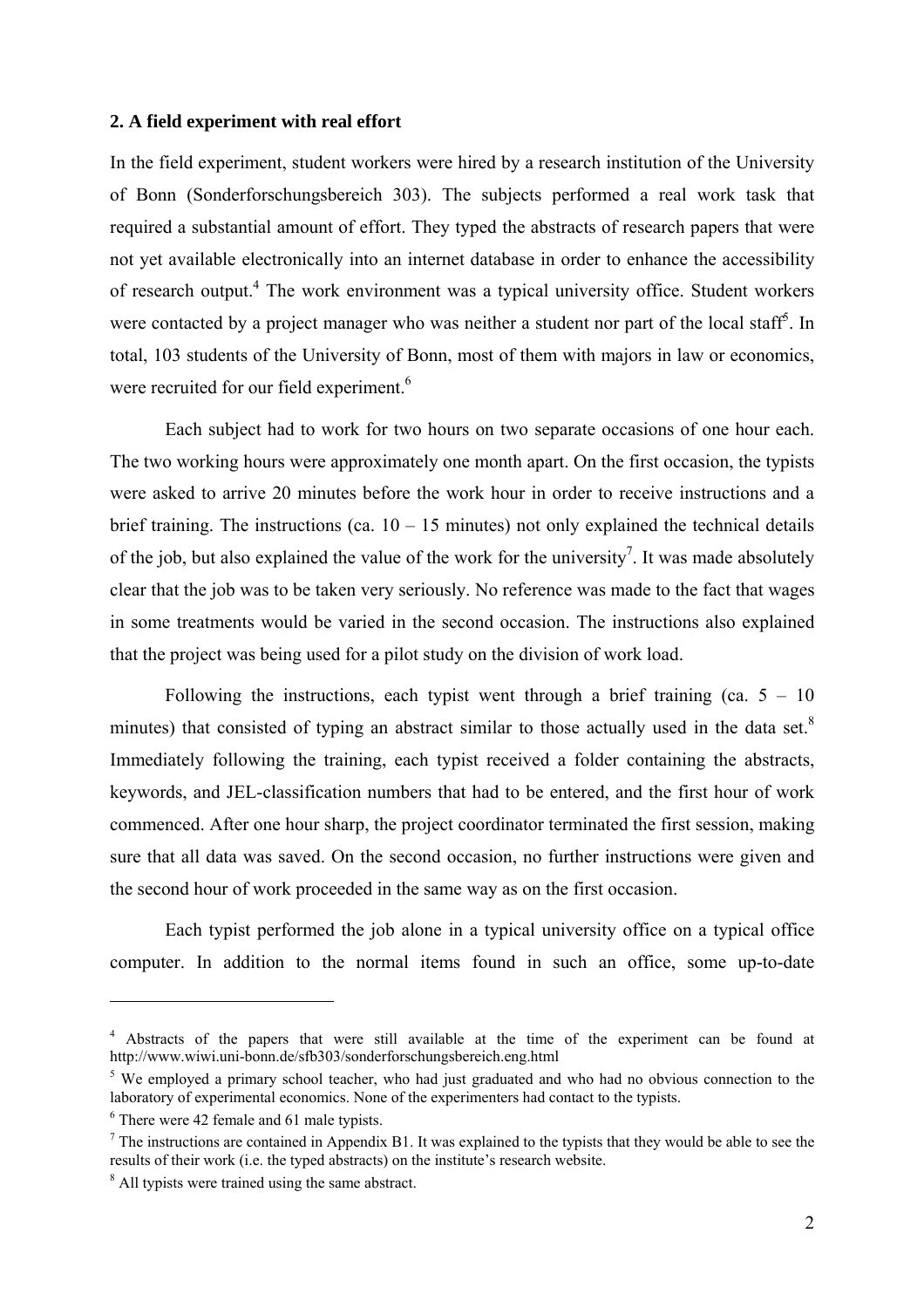newspapers and magazines were placed in the room. Furthermore, the computer was configured in such a way that the icons for some of the standard computer games provided by the operating system were placed close to the icons for the abstract typing software. During the working hours the typists were left unobserved. The typists knew that the project coordinator was next door, but since they were told to call the project coordinator in case of problems, the setup provided no indication of unexpected controls during the work hour.

Typists were promised a flat fee of DM 10 ( $\approx$  Euro 5) for showing up on time, plus an hourly wage of DM 20 for each hour of typing. This hourly wage was slightly above average in the typical wage distribution for students' jobs, which at the time was in the range from DM 15 to DM 22. The typists were told they would receive their payment only after having completed both working hours. In total, subjects were paid a flat fee of DM 50 to DM 58 depending on the treatment.

# *2.1. Treatments of the field experiment*

For the first hour of work, the typists in all treatments received a previously announced wage, which was in the range of wages for comparable student jobs. Before the second hour of work, the typists – in some treatments – were informed about an unexpected pay raise and – in some treatments – about the pay raise of a peer group. To avoid contamination, the second work hours were scheduled after all subjects had completed their first work hour. This left almost one month time between the first and the second work hour for most subjects, which made the variations in wages more plausible. In those treatments, in which the wage was varied, the project coordinator informed each typist of the new wage before the typist started to work. The wording used by the project coordinator to inform the typists was fixed by the experimenters beforehand and always presented exactly in the same manner.

Treatment F0 was our control treatment in which the typists received no pay raise and no information on peer groups. In treatment F10, typists received a 10 percent pay raise, but received no information on peer groups. In treatment F40peer, typists received a 40 percent pay raise and were informed that the typists in the previous group F10 had received a lower pay raise of 10 percent. Finally, the group F10peer received a 10 percent pay raise and was informed that the previous group F40peer had received a substantially higher pay raise of 40 percent. Over all treatments, we had 103 independent observations. Table 1 summarizes the four treatments of our field experiment.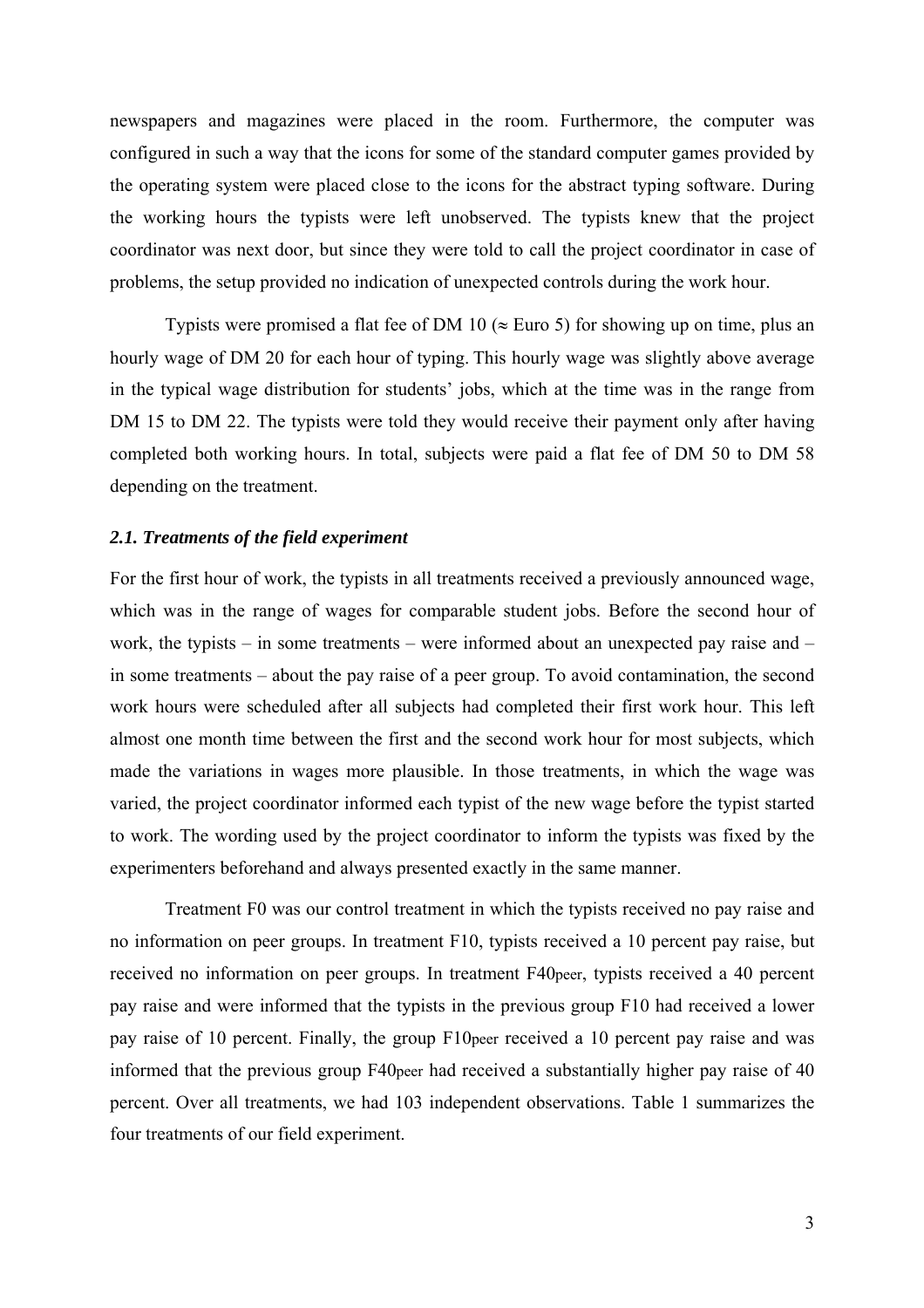Note that we control for subjects' fixed effects. The within-subject design ensures that individual differences (e.g. in typing capabilities) are cancelled out by using each subject's first-hour performance as a control for the second-hour performance. Since all subjects were treated equally in the first hour, any cross-treatment difference in the change of subjects' performance must be due to the corresponding treatment variation. If we, however, find no significant treatment differences concerning the change in performance, then we must conclude that the treatment variation has had no discernible effect on subjects' behavior.

| Treatment                              | F0          | F10          | F40peer                                                | F10 peer                                               |
|----------------------------------------|-------------|--------------|--------------------------------------------------------|--------------------------------------------------------|
| Show-up fee (in DM)                    | 10          | 10           | 10                                                     | 10                                                     |
| Wage $1st$ hour (in DM)                | 20          | 20           | 20                                                     | 20                                                     |
| Wage $2^{nd}$ hour (in DM)             | $20 (+0\%)$ | $22 (+10\%)$ | $28 (+40\%)$                                           | $22 (+10\%)$                                           |
| Information on peer<br>reference group | no          | no           | yes<br>smaller increase of<br>preceding group: $+10\%$ | yes<br>greater increase of<br>preceding group: $+40\%$ |
| Number of typists                      | 24          | 25           | 23                                                     | 31                                                     |

**Table 1. Treatments in the field experiment** 

# *2.2. Hypotheses for the field experiment*

According to a positive wage-effort relationship we expect subjects in F10 to exhibit higher efforts than subjects in F0. The higher wage as well as the favorable peer comparison should lead to even higher efforts in F40peer compared to F10. If peer comparison plays a role, the unfavorable peer information in F10peer should lead to lower efforts than in F40peer and in F10, where the same pay increase is made, but without the peer comparison.

# *2.3. Results of the field experiment*

We base our data analysis on two measures we observe for every typist: the usable output (i.e. the number of correctly typed words) and the erroneous output (i.e. the number of incorrectly typed words). Misspelled words and deviations from the original text (omissions or additions) were counted as errors. Multiple errors in the same word were counted as a single error. Two independent secretaries checked all the abstracts, counting the correct words as well as the errors. The counts were double-checked when necessary. Usable output is an immediate measure of *output quantity*, but it is insufficient as an indicator of productivity, because it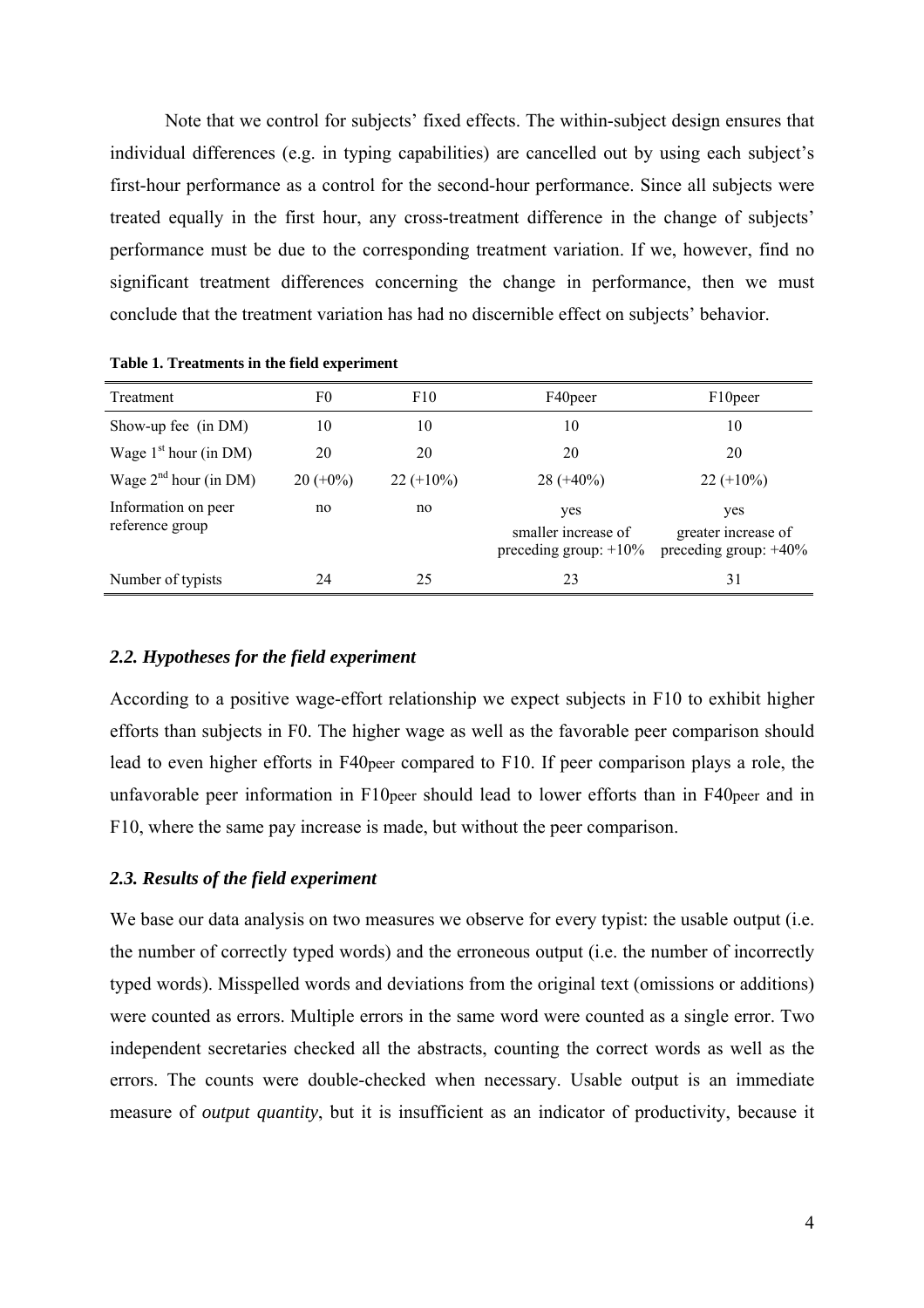does not capture the cost of correcting erroneous production.<sup>9</sup> Thus, the evaluation of a typist's productive effort should also take into account the *output quality* (i.e. the ratio of usable output to total production).

Table 2 shows the averages of output quantity, error, and output quality observed in each working hour of each of the four treatments. Additionally, the average change of each measure from the first to the second working hour is reported. In all four treatments, we find an experience effect: Subjects' output quantity in the second work unit is higher than in the first unit. Errors, however, rise as well causing a decrease in output quality over time. All changes are not significant, though.

|                                 |                            | F <sub>0</sub> | F10     | F40peer | F10 peer |
|---------------------------------|----------------------------|----------------|---------|---------|----------|
| Output quantity                 | $1st$ hour                 | 16.887         | 17.301  | 15.592  | 16.929   |
| (usable output)                 | $2nd$ hour                 | 17.521         | 17.453  | 16.051  | 17.211   |
| (in words per minute)           | $2nd$ minus $1st$ hour $*$ | .634           | .152    | .459    | .282     |
|                                 | $1st$ hour                 | 373            | .290    | .268    | .367     |
| Errors<br>(in words per minute) | $2nd$ hour                 | .412           | .300    | .303    | .379     |
|                                 | $2nd$ minus $1st$ hour $*$ | .040           | .010    | .035    | .011     |
|                                 | $1st$ hour                 | .978           | .983    | .984    | .979     |
| Output quality                  | $2nd$ hour                 | .978           | .982    | .982    | .978     |
|                                 | $2nd$ minus $1st$ hour $*$ | $-.001$        | $-.002$ | $-.002$ | $-.001$  |

**Table 2: Treatment averages in the field experiment** 

\*) The reported average of all differences may slightly deviate from the difference of the averages, due to rounding errors.

To analyze the impact of wage increase and peer information, we base our investigation on the following measures, (1) output difference: second hour minus first hour quantity; (2) quality difference: second hour minus first hour quality. For each treatment, the vertical line in Figure 1 visualizes the range of output changes, and the horizontal line marks average output.

We find no treatment effects whatsoever.<sup>10</sup> The increase in own wage has no effect on the provided work effort measured by correct output or output quality. There is also no effect of the availability of peer wage information on work output, neither when the own wage is

<sup>&</sup>lt;sup>9</sup> There were real costs of correction, because the abstracts were corrected by secretaries before being published on the internet.

 $10$  The results of the statistical comparisons are given in Table A1 in Appendix A.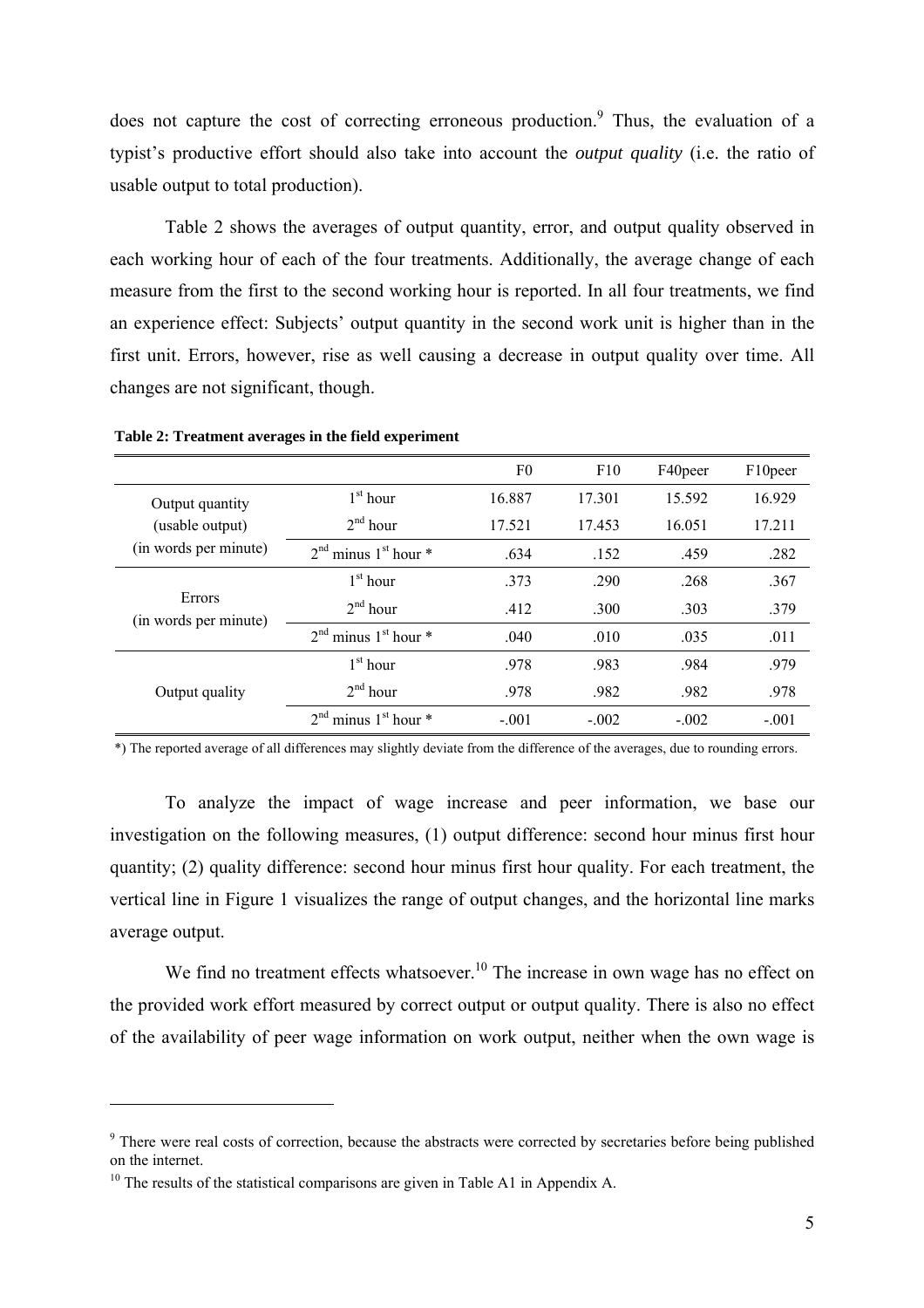higher nor when it is lower than the peer group's wage.<sup>11</sup> Hence, as far as our student typists are concerned, increasing wages is not at all a profitable action for the employer. There also seems to be no need for wage compression (i.e. reducing the distribution spread of wages in the company) or for wage secrecy, both of which are sometimes believed to increase employer profits.



**Figure 1: Increase of work output in the field experiment** 

# **3. A laboratory experiment with real effort**

1

We conducted a laboratory experiment to analyze whether information about relevant model parameters in labor relations may be the cause for observed differences in exerted efforts. We study a real-effort work situation in the laboratory that closely resembles our field experiment's setup. In contrast to the field experiment, however, we control the information of the workers on the employer's surplus. We distinguish between a situation in which the

 $11$  As a referee helpfully suggested, we could have also run an F40 treatment to check the effect of a strong own wage increase without a concurrent peer effect. Note, however, that we did not observe an increased reciprocal response in the F40peer treatment, in which both positive motives (strong own wage increase and positive peer wage comparison) work together. Hence, we had no reason to hypothesize that one of the two motives alone would have a strong effect and economized on the number of treatments.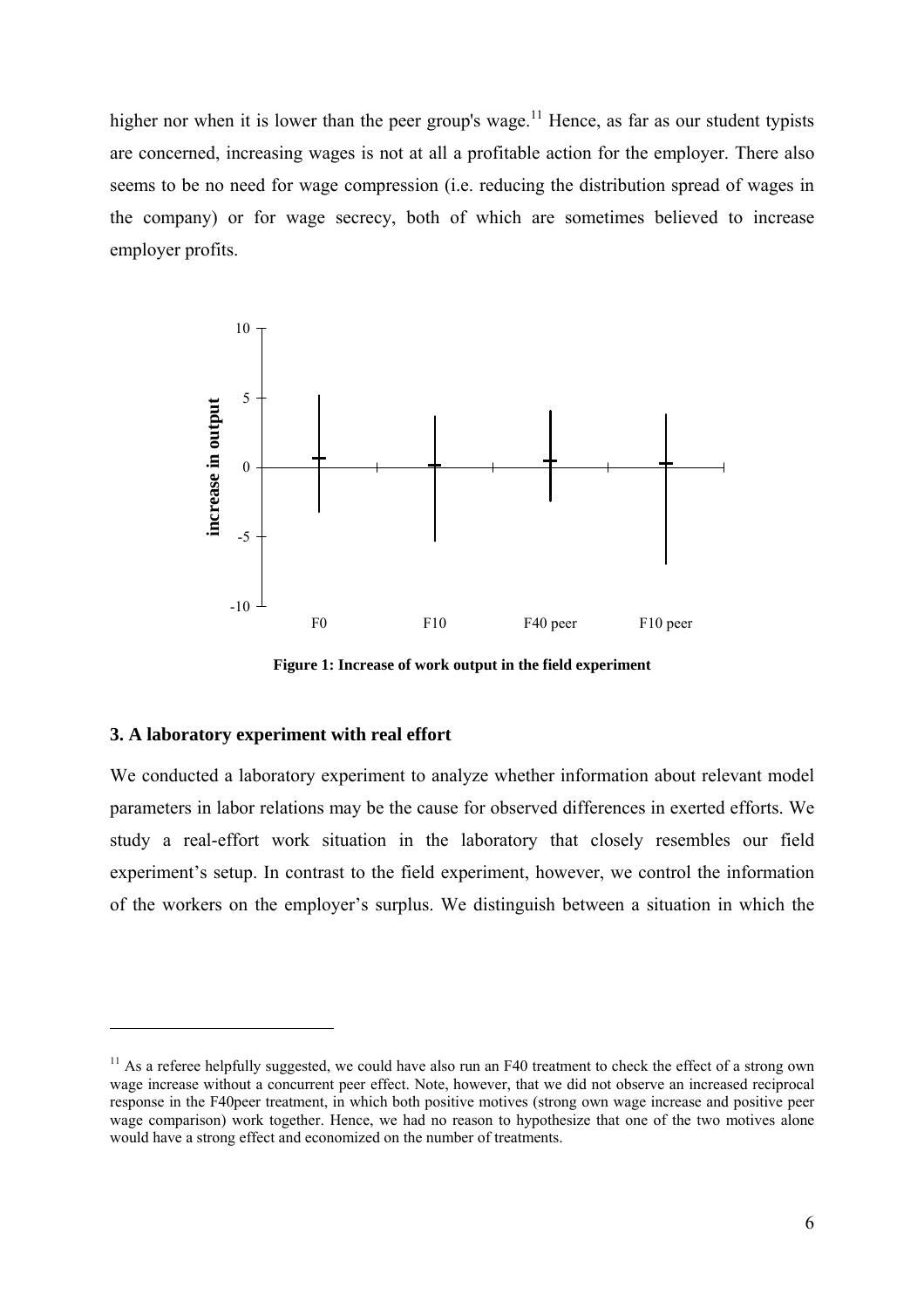employee is completely informed about the employer's surplus from work effort and a situation in which no such information is available.<sup>12</sup>

We implemented a work task that was simple to perform, that was physically not overly demanding, and that asked for no special knowledge. Moreover, we required the output of the work task to be easily measurable and to allow for considerable variance. Performing a similar task as in Falk and Ichino (2006), our subjects folded a letter and enveloped it.<sup>13</sup>

In total, 59 subjects participated in our laboratory experiment. The experiment was conducted at the Erfurt Laboratory for Experimental Economics (elab), University of Erfurt. Upon arrival, subjects were seated in separate cubicals containing a pile of letters, a pile of envelopes, and written instructions on the experiment (see appendix B.2).<sup>14</sup> After having read the instructions, a monitor demonstrated the work process and answered questions. The work task was divided into two units of 15 minutes each. Between the two units, there was a break of 5 minutes in which the monitor collected the filled envelopes. At the beginning of the second unit, subjects received the instructions for the second unit. After the experiment, subjects were paid their wage. Total average session time was 45 minutes.

# *3.1. Treatments of the laboratory experiment*

1

Our research hypothesis on the influence of surplus information demands to study variations of the two treatments F0 and F10 of the field experiment in the laboratory experiment. Because we have no explicit hypothesis on peer comparisons, we do not replicate the related treatments.

In the baseline treatment L0, subjects were paid the same amount for the first and the second work unit, while in treatment L10 subjects received a wage increase of ten percent in the second work unit. Both treatments were conducted under two information conditions: no information (L0 and L10) and information on the employer's surplus from work effort (L0surplus and L10surplus). Table 3 summarizes the four treatments of our laboratory experiment.

 $12$  Our distinction between the "field" and "laboratory" experiment is mainly based on the fact that subjects in the field experiment experienced a regular work environment, while the subjects in the lab experiment performed their task (which was also real and valuable) in a typical laboratory setting.<br><sup>13</sup> Subjects were informed that the letter was part of an information mailing for an upcoming research

conference.

<sup>&</sup>lt;sup>14</sup> The formulation of the instructions was as close as possible to the instructions of the field experiment.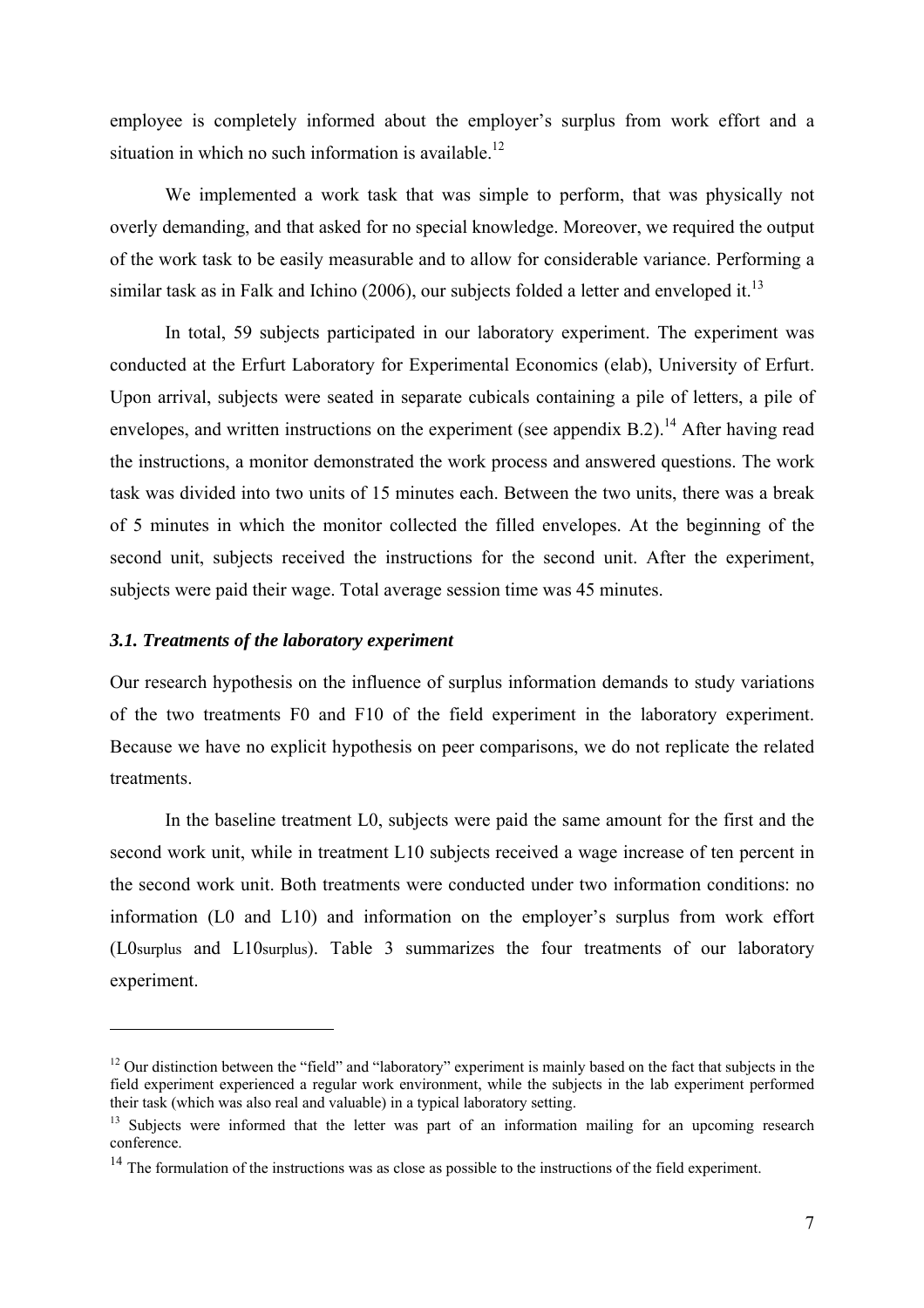The information on the employer's surplus from the employee's work effort was implemented by exactly specifying the employer's opportunity costs. The instructions explicitly stated that the experimenter had to pay Euro 0.06 in case of outsourcing the task. This cost was determined in a pre-session in which students were asked to do the same work task. The unit cost of a letter was calculated based on the wage of university student employees.

| Treatment                            | L0                      | L10                    | L0surplus               | L10surplus             |
|--------------------------------------|-------------------------|------------------------|-------------------------|------------------------|
| Show-up fee                          | 1.50 Euro               | 1.50 Euro              | 1.50 Euro               | 1.50 Euro              |
| $1st$ work unit wage (15 min)        | 2.50 Euro               | 2.50 Euro              | 2.50 Euro               | $2.50$ Euro            |
| $2nd$ work unit wage (15 min.)       | $2.50$ Euro<br>$(+0\%)$ | 2.75 Euro<br>$(+10\%)$ | $2.50$ Euro<br>$(+0\%)$ | 2.75 Euro<br>$(+10\%)$ |
| Information on employer's<br>surplus | no                      | no                     | yes                     | yes                    |
| Number of subjects                   | 10                      | 10                     | 17                      | 19                     |

**Table 3. Treatments in the laboratory experiment** 

To facilitate the calculation of the employer's surplus, the instructions of the treatments L0surplus and L10surplus included a table of the employer's average cost per letter, depending on the number of envelopes filled per work unit (see table 4). In addition, it was explicitly mentioned that, compared to outsourcing, the employer's break even was at a production of 41 (45) letters per subject per work unit in L0surplus (L10surplus, respectively).

**Table 4. Average cost of production (displayed in the surplus information treatments only)** 

| Number of<br>letters                                                                  | 15   | 20 | 25                                        | 30 | 35 | 40 | 45 | 50 | 55 | 60 | 65              | 70  | 75  | 80  | 85  | 90  |
|---------------------------------------------------------------------------------------|------|----|-------------------------------------------|----|----|----|----|----|----|----|-----------------|-----|-----|-----|-----|-----|
| <i>LOsurplus</i><br>Average cost<br>per letter in<br>Cents in                         | 16.7 |    | 12.5 10.0 8.3 7.1 6.3 5.6 5.0 4.5 4.2 3.8 |    |    |    |    |    |    |    |                 | 3.6 | 3.3 | 3.1 | 2.9 | 2.8 |
| L10 <sub>surplus</sub><br>average cost<br>per letter in<br>Cents $(2nd$<br>work unit) |      |    | 18.3 13.8 11.0 9.2 7.9 6.9 6.1 5.5 5.0    |    |    |    |    |    |    |    | $4.6 \quad 4.2$ | 3.9 | 3.7 | 3.4 | 3.2 | 3.1 |

# *3.2. Results of the laboratory experiment*

Work output is measured by the number of filled envelopes. Due to the simplicity of the task, we did not observe any output waste. Hence, there is no difference in the measurement of output quantity and quality. As in the field experiment, we correct for individual capabilities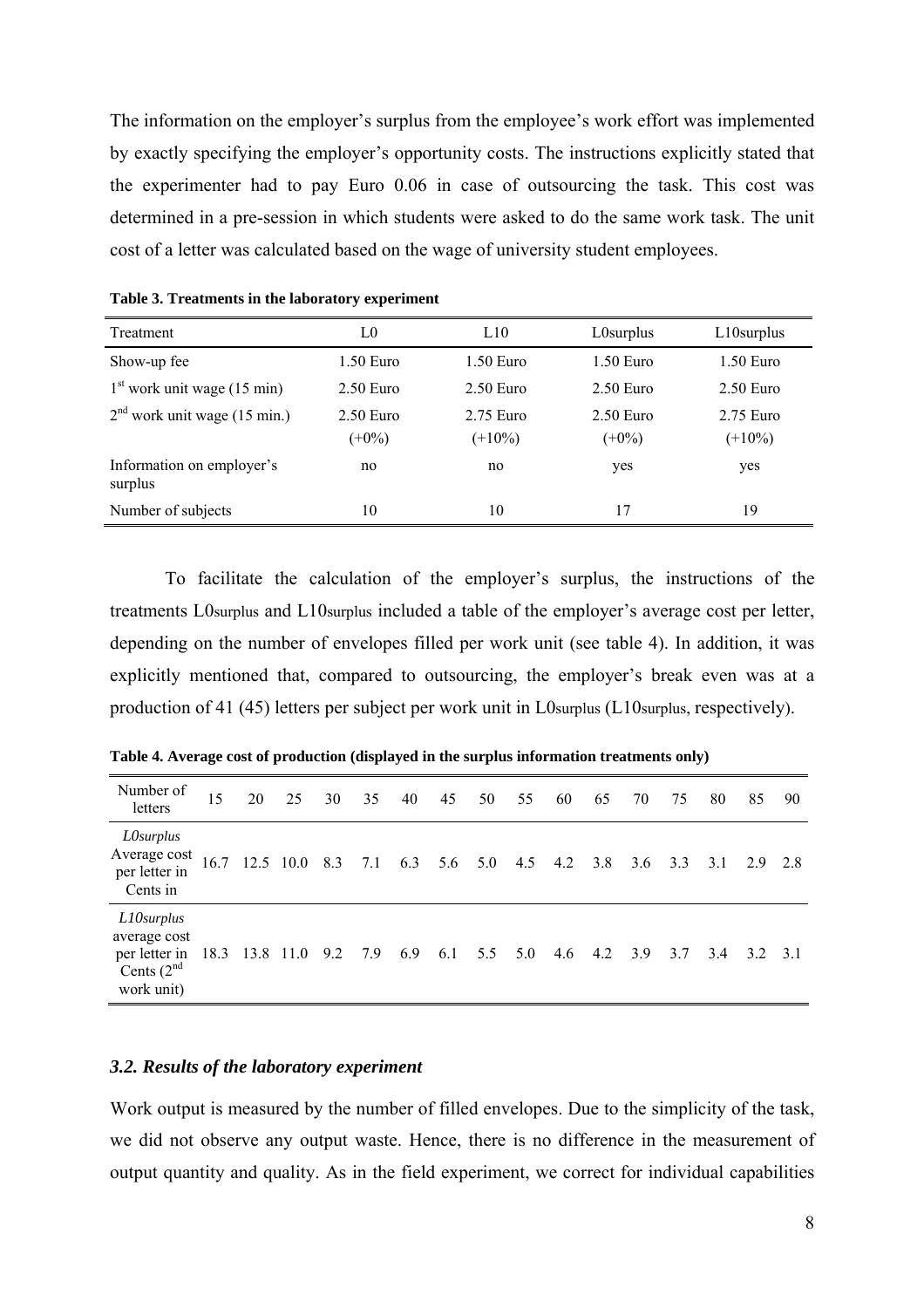of the workers. We, therefore, base our evaluation on the difference in work output of the two work units, i.e. before and after the wage increase. Table 5 shows that in the no-surplus information treatments L0 and L10, average output increases by 10 and 9.9 envelopes, respectively. In the information treatments L0surplus and L10surplus, our experimental workers filled an excess of 6.2 and 12.9 envelopes, respectively in the second work hour.

|                                        | L0   | L10  | L0surplus | $L10$ surplus |
|----------------------------------------|------|------|-----------|---------------|
| Output quantity work unit 1            | 31.1 | 40.5 | 37.5      | 43.3          |
| Output quantity work unit 2            | 41.1 | 50.4 | 43.8      | 56.2          |
| Absolute increase in output            | 10.0 | 9.9  | 6.2       | 12.9          |
| Relative increase in output in percent | 35.3 | 25.4 | 16.3      | 32.2          |

**Table 5. Treatment averages in laboratory experiment** 

In all four treatments, we find an experience effect: Subjects' output quantity in the second work unit is significantly higher than in the first unit (in each treatment p≤.001,Wilcoxon signed rank test, two-tailed). Nonetheless, the question is whether in addition to the experience effect also a treatment effect exists. To analyze the impact of surplus information and wage increase on output, we compare the output increases across treatments. For each treatment, the vertical line in Figure 2 visualizes the range of output changes, and the horizontal line marks average output.



**Figure 2: Increase of work output in the laboratory experiment**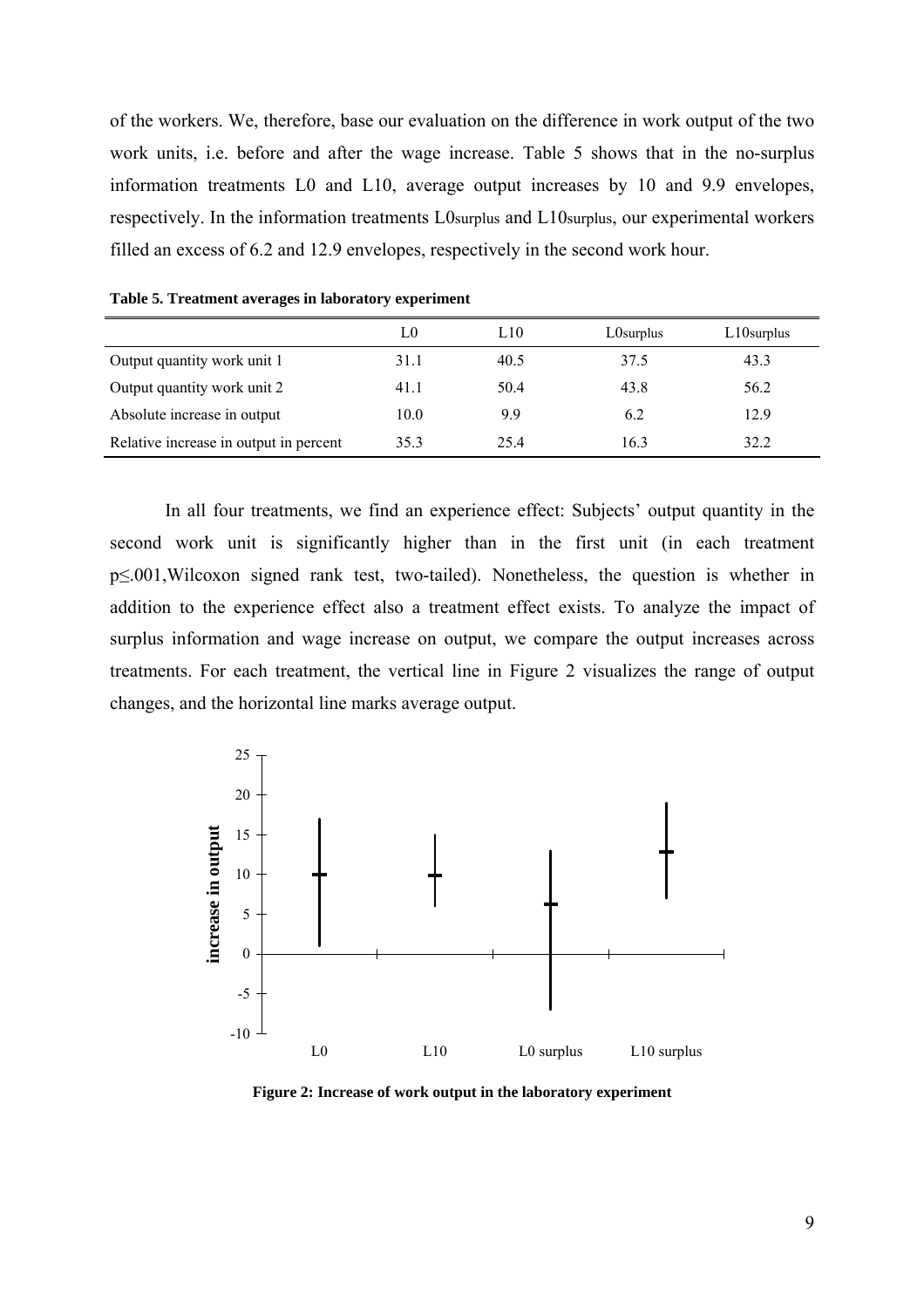The impact of a wage increase in the absence of surplus information is analyzed by comparing L0 to L10. As expected from our field experiment, we find no significant difference in the work output increase (p=.836, two-sided, Mann Whitney U-test). Obviously we have replicated the finding of our field experiment that in the absence of surplus information, a positive wage-effort relation is not observed.

If surplus information is provided, the picture is clearly different. The wage increase from the first to the second work unit leads to an increase in output of only 6.2 envelopes in L0surplus. In L10surplus, however, the absolute output increase more than doubles. This difference is highly significant  $(p=0.001$ . Mann Whitney U-test, two-sided). Hence, with explicit surplus information, we observe a strong positive wage-effort relationship.<sup>15</sup>

Before reaching a final conclusion, it is important to check whether surplus information per se has an impact on the increase in output. This can be analyzed by comparing treatment L0 with L0surplus and treatment L10 with L10surplus. The first comparison reveals that surplus information in absence of a wage increase does not yield a significant output increase (p=0.235, Mann Whitney U-test, two-sided). Only when wages are raised, surplus information leads to a significantly higher work output  $(p=0.043,$  Mann Whitney U-test, two-sided).

An important question for the employer is whether in case of a positive wage effort relation, the increased output compensates for the higher wage expenses. Obviously, in the absence of surplus information (comparison L0 to L10) the higher wage is not recouped. In case of surplus information, however, the wage increase by 0.25 cents pays off if at least four additional envelopes are produced. Beyond the experience effect (also observed in L0surplus), however, we observe an average increase by 6.7 envelopes. Hence, in case of surplus information the expenses for the wage increase are more than compensated by the output increase.

<sup>&</sup>lt;sup>15</sup> One of the referees correctly pointed out that a stronger wage increase may have led to a reciprocal effect even without surplus information. Obviously, testing many different levels of wage increases would go beyond the scope of this paper. But, we are rather confident in our conjecture that our results are robust, because (i) in the surplus information setting, we already observe a significant reciprocal response at a 10% wage increase and (ii) in the no information setting, we have the evidence from our field experiments, suggesting that not even strong wage increase will result in increased reciprocal responses.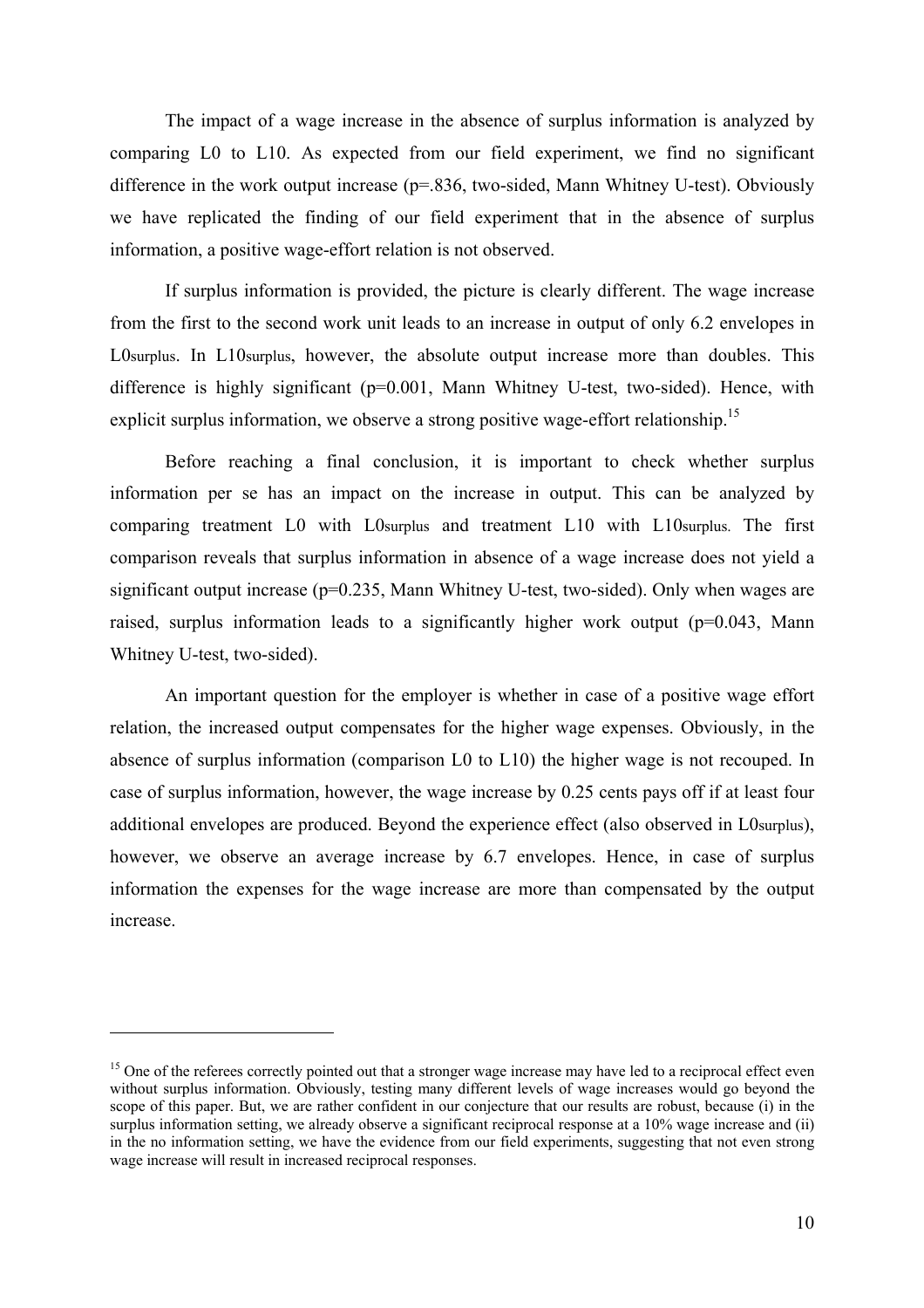# **4. Discussion and Conclusion**

Our study provides two major insights into the empirical relevance of the fair wage-effort model. First, our laboratory experiment supplies further support for reciprocal behavior in labor relationships. Wage increases lead to a substantially increased output in our real effort setting. In fact, we find that wage hikes can be profitable for the employer. This positive wage-effort relationship, however, is only observed when there is unambiguous information on all parties' cost and benefits. In lack of employer surplus information, employees do not respond reciprocally, i.e. with increased output to increased wage.

This latter finding is the second major insight from our study, for which we not only find evidence in our real-effort laboratory experiment, but also in our extensive field experiment. There, neither variations of own wages, nor variations of peer income information lead to changes in the work output. We conclude that reciprocal employee behavior can provide a financial benefit for employers, but only if there is sufficient information about the distribution of surplus.

Our results confirm and expand the findings reported in the literature in a number of ways. To start with, the fact that we observe a positive wage to effort correlation when there is sufficient surplus information is consistent with the results of laboratory studies that have found this effect repeatedly and persistently both with real effort (Fahr and Irlenbusch 2000; Gneezy 2004) and without (Fehr, Kirchsteiger, Riedl 1993; Fehr, Kirchler, Weichbold, Gächter 1998; Fehr and Falk 1999; Charness 2004).

Furthermore, our result concerning the lack of workers' sensitivity to peer wage comparisons seems in line with the laboratory findings by Charness and Kuhn (2005). We are cautious in comparing the two studies, however, because the experiments are different in several ways. Charness and Kuhn (2005) examine three-player games with one "employer" and two "workers" with unequal productivities. The employer is informed of both productivity levels. The workers are not informed about each other's productivity and, hence, cannot exactly derive the employer's surplus. In both private and public wage settings, workers' effort levels are positively correlated to own wages, but neither to peer wages nor to peer wage differentials. Thus, while the lack of sensitivity to peer wages is in line with our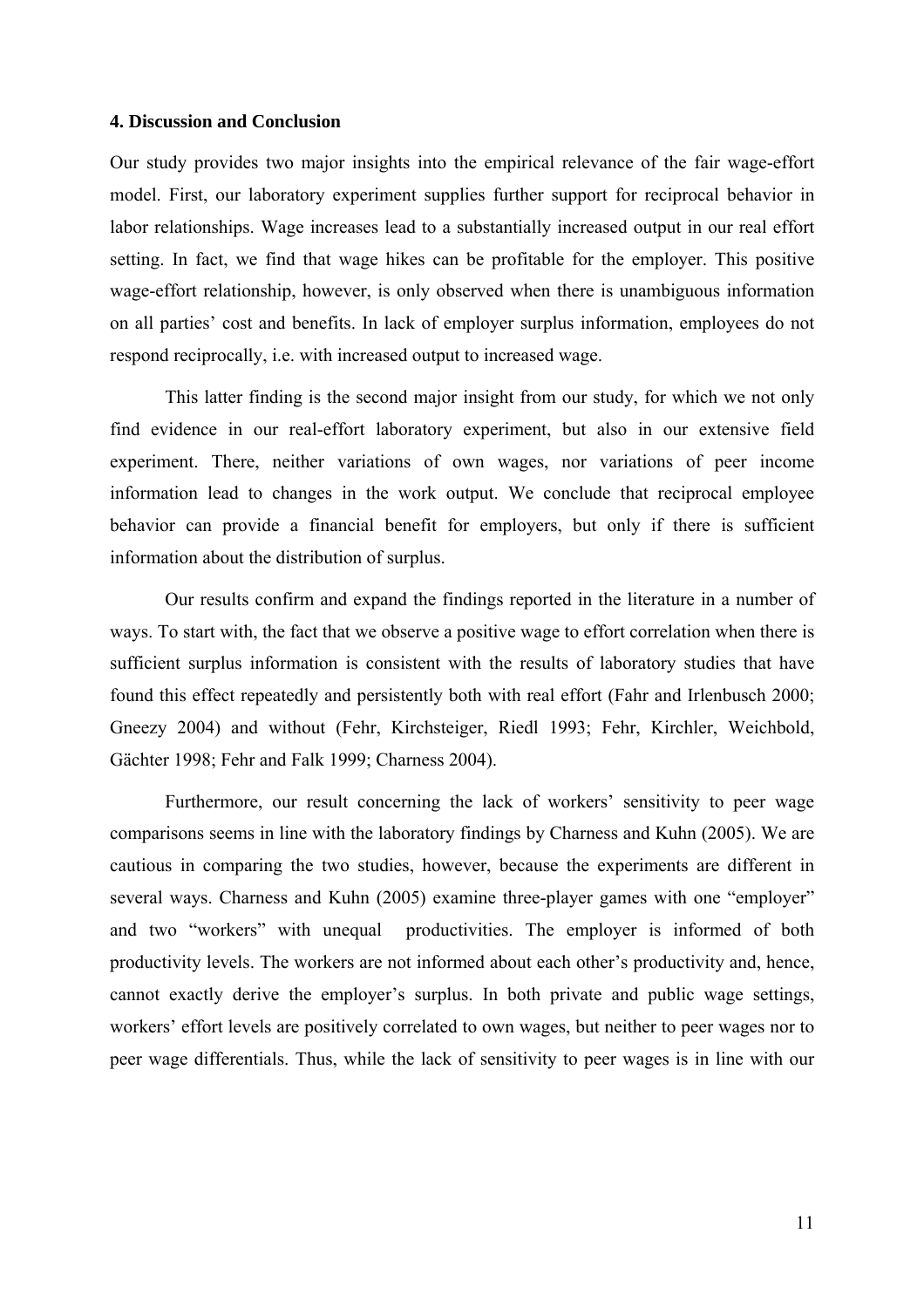results, the strong own wage effect when there is imperfect surplus information seems not to  $he<sup>16</sup>$ 

A possible explanation for the fact that Charness and Kuhn (2005) observe own wage effects, while we do not, is that the workers in that setup have two clues that may help guess the magnitude – but not the exact amount – of the employer's surplus. The first clue is the knowledge workers have on how increasing their own effort affects the employer's surplus. Although they know that the productivity of their co-worker is different, they are likely to expect that it will of the same order of magnitude.<sup>17</sup> The second clue comes from the fact that the employers are also students participating in the experiment. This makes it most likely that their surplus, which basically amounts to their earnings from the experiment, will be of the same order of magnitude as the average earnings of all students in the lab. Taking these clues together, it is clear that the imperfect information that the workers in the Charness and Kuhn (2005) setup have is substantially different from that in our setup. The workers in our setup basically have no clues on how changes in their effort affects university's surplus. It is truly not self-evident how to judge the value of the work they performed for the university.

In this respect the setup of our field experiment is probably closer to the setup used by Gneezy and List (2006) in their "library" experiment. In that experiment, students were hired, who typed in bibliographic data into the computer system of a university library. The students were promised an hourly wage of \$12. Upon arrival, however, half of the subjects were informed that they will receive 67 percent more than announced, i.e. \$20 per hour. Gneezy and List (2006) find that the subjects who were told that they will be given more than announced were significantly more productive in the first 90 minutes of the task, but not after that.

While the informational setting, the type of task, and the result that long term positive own wage effects are not observed resemble our study, there are also a number of remarkable differences between the two studies. First, we measure the effect of *actual* changes in the own wage, whereas Gneezy and List (2006) measure the effect of a *fictitious* wage increase, i.e. they surprise workers by paying them more than announced, but without ever having paid the lower amount. It is interesting that surprising workers with a higher starting wage than

<sup>&</sup>lt;sup>16</sup> We thank an anonymous referee for pointing this out.

 $17$  In fact, worker II was two times as productive as worker I. For example, the employer's surplus increased by \$0.05 or \$0.10, if worker I or worker II increased their effort level from "low" to "medium," correspondingly.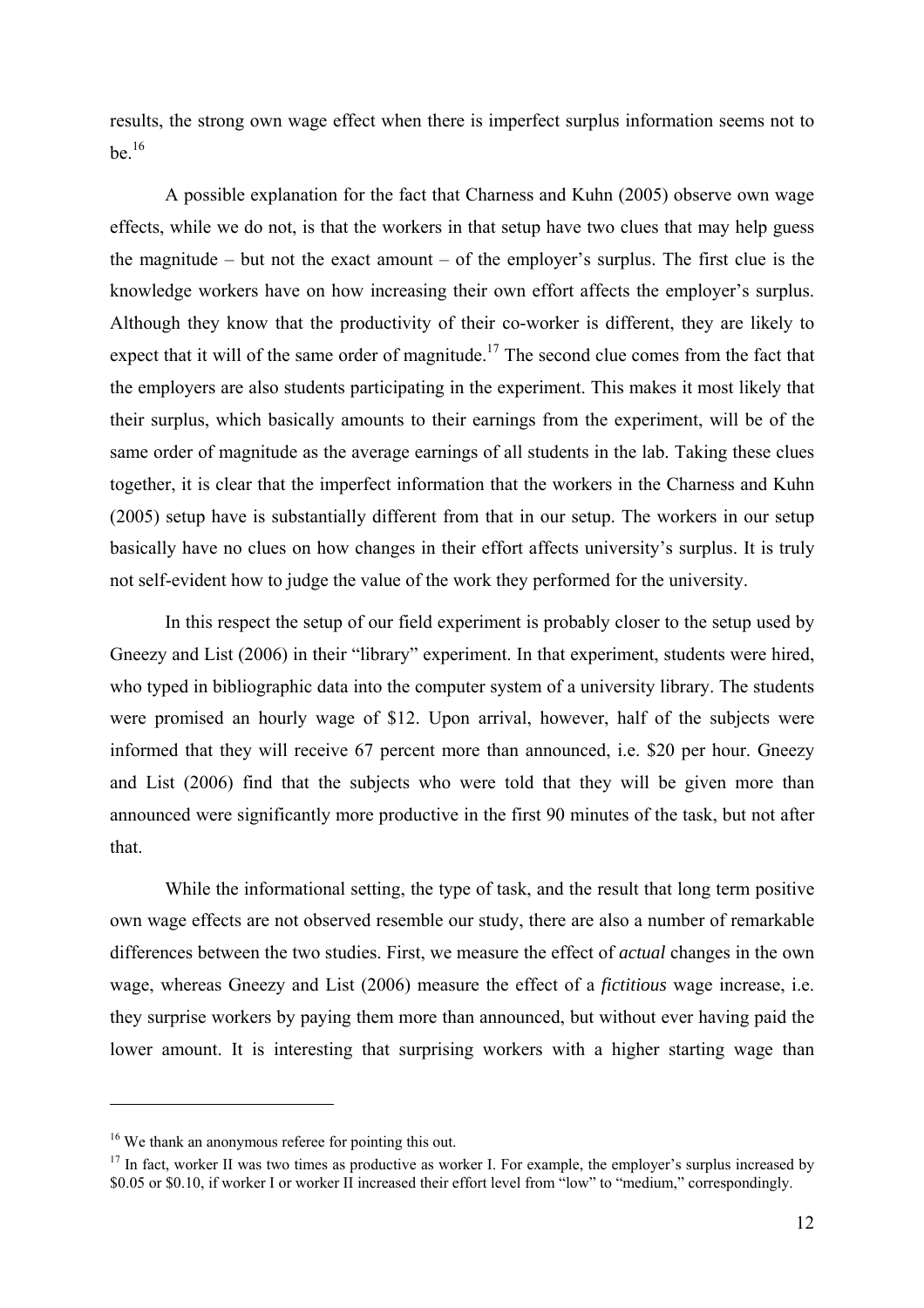promised has a short-run positive effect on effort, while actually increasing the wage – as in our experiment – does not.

Second, Gneezy and List (2006) use an across subject design, while we use a difference-in-differences design. Varying the wage, we compare the within-subject changes of effort levels across treatments. In this way we avoid confounding effects that may result from differences in the subjects' individual capabilities. $18$ 

Third, the duration of the work time in the study by Gneezy and List (2006) is longer than in our experiment. This allows them to observe changes in behavior over time, such as the drop in effort observed in the high wage groups. Obviously, it is possible that our subjects would have also reduced their effort over time in a longer experiment. However, since we did not observe different effort levels in the first place, we have no reason to believe that time dependent changes in effort would be correlated to the wage level in our setting.

Fourth, the workers in Gneezy and List's (2006) "charity" experiment, in which surplus information was available, were paid such high wages that inducing a positive outcome for the employer was obviously not viable. The "low" wage group was paid \$10 an hour and collected \$2 donations on average. The "high" wage group was paid \$20 and collected \$3 donations on average. Hence, subjects in both the "low" and the "high" wage settings probably recognized quickly that they are being overpaid by an incredibly high margin. Thus, one possible interpretation of the observed decline in reciprocal behavior over time is as follows. Perhaps the subjects in the "high" wage treatment started off trying to achieve a fair outcome, but were then frustrated to see that they could not even come close to the break-even point of the employer, no matter how much effort they invested. Having recognized the discrepancy between the required and the feasible effort levels, they were discouraged and did not attempt to reciprocate any longer. Our setup was different, because we made sure that the break-even point was attainable for most subjects, by running pretests to calibrate the parameter in our setup. Hence, workers could choose to induce positive surplus levels for the employer, even though doing so required a non-negligible amount of effort<sup>19</sup>

<sup>&</sup>lt;sup>18</sup> In across-subject designs the confounding effects of individual attributes are avoided by randomly distributing the subjects across treatments. Gneezy and List (2006), for example, randomly assigned 10 out of 19 (13 out of 23) subjects to the high wage group in their library (charity) experiment.

<sup>&</sup>lt;sup>19</sup> The break-even point was explicitly mentioned in the instructions. See the instructions in the appendix.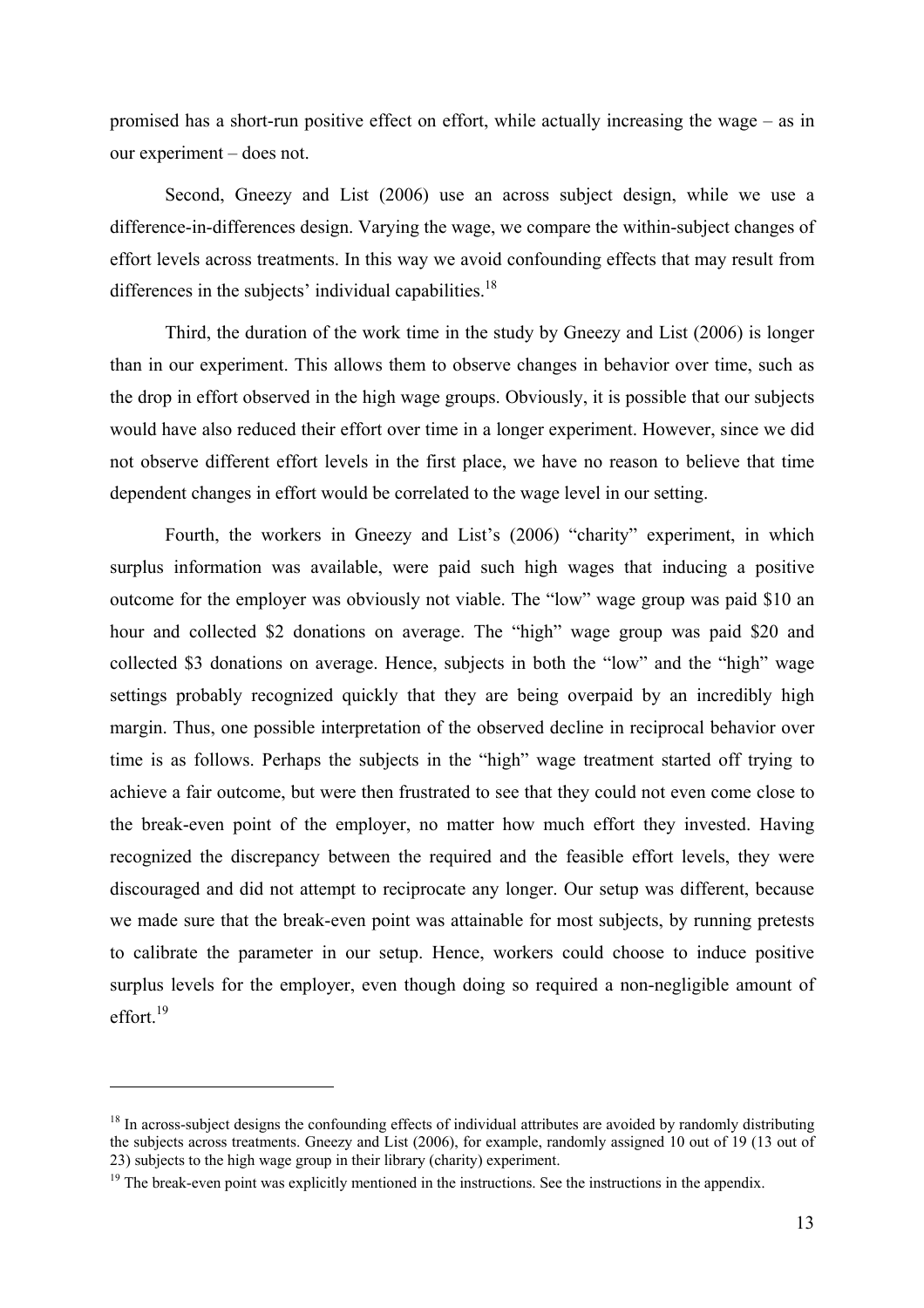Given the numerous differences between our setup and the ones used by Gneezy and List (2006), it remains unclear what exactly drives the differences in the results. Further research will be necessary to clarify these issues one by one.

Note, however, that our fundamental observation that reducing the workers' information on employer surplus, reduces the extent of reciprocal effort (at least after an opening phase), seems be supported by the results of the experiments discussed so far. The question remains, whether increasing the information will increase the reciprocal response by workers even more. We can check for an increased information effect in the experiment presented by Charness et al. (2004). Subjects in that experiment are given detailed payoff tables that allow them to exactly see the employer's and worker's payoffs for every possible combination of wage and effort choices. This information is more detailed than what has been provided in most other studies, because subjects usually only had common knowledge of the payoff functions, but had to do the calculations themselves.

Comparing the results of the treatment with payoff tables to that without, Charness et al. (2004) find that the workers tend to choose lower efficiency levels with more detailed information than without. A closer look at the results reveals that the main difference between the two treatments occurs at very high wages, at which inducing fair outcomes becomes (almost) impossible for workers no matter how much effort they exert. At wages of 60 or more, the worker earns more than the firm, even when workers choose the maximum effort level. Hence, workers with detailed information may be reciprocating less at such high wage levels than the workers without detailed information simply because they recognize that a fair outcome is not attainable, no matter how hard they work. In a way, it seems as though this may be connected to the observation by Gneezy and List (2006), who find that the overpaid workers in their charity experiment give up on reciprocation, once they notice that inducing positive payoffs for the employer is not a feasible option.

Taking all the evidence together, it seems clear that employer surplus information plays an important role in reciprocal effort choice. If workers have no information on the magnitude of the employer's benefit from their effort, they will hesitate to respond to higher wages with higher effort levels. In other words, efficiency wages seem to require a clear surplus sharing agreement between workers and employers. Interestingly, the work by Charness et al. (2004) and by Gneezy and List (2006) seems to indicate that workers not only need the surplus information to ensure that they are not being underpaid, but also to check whether they are being overpaid. When overpaid, workers seem to reduce their effort levels,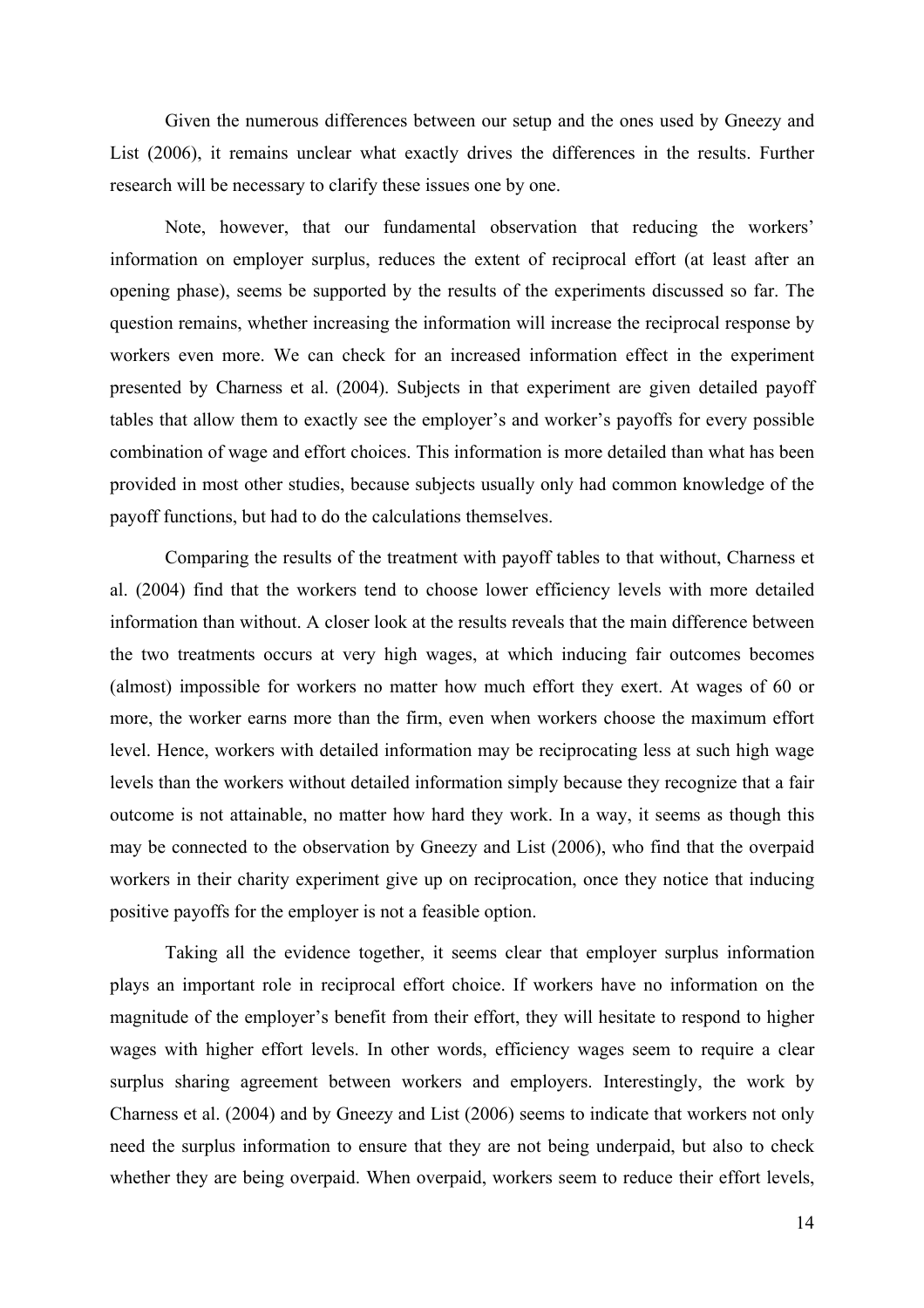as if they take the overpayment is a signal for an altruistic gift of the employer without the expectation of a reciprocal response. Clearly, this effect needs a more thorough examination.

Our study implies that a firm's internal profit information policy may have a positive impact on work output. This seems to be due to the fact that if employees are not able to assess how the gains from trade are distributed, they do not have a reference point for being reciprocal. In long-term relationships, however, the negative effect of missing surplus information may be mediated by experience, as employees improve their information over time. It may still be hard to assess the exact value of a single action, but employees may develop a general idea for the impact of increased effort level on the firm's performance. Obviously, cooperation in long-term labor relationships is partially due to repeated game effects, but as Gächter and Falk (2002) show, reciprocity and repeated game effects reinforce one another in labor relationships. Hence, in addition to the usual repeated game considerations, the accumulation of information on the distribution of income can be another reason why the fair wage-effort model is more suitable for long-term than for short-term labor relationships.

It is evident that our experiments only allow us to draw qualitative conclusions on the validity of the fair wage-effort hypothesis, and not to assess the distribution of the corresponding parameters in real labor markets. We will have to leave this task to future empirical research.

# **References**

- Adams, J. Stacy (1963). "Towards an Understanding of Inequity". *Journal of Abnormal and Social Psychology*, 67, 422–436.
- Adams, J. Stacy, and William B. Rosenbaum (1962). "The Relationship of Worker Productivity to Cognitive Dissonance about Wage Inequities". *Journal of Applied Psychology*, 46, 161–164S.
- Akerlof, George A. (1982). "Labor Contracts as Partial Gift Exchange". *Quarterly Journal of Economics*, 97, 543–569.
- Akerlof, George A., and Janet L. Yellen (1990). "The Fair Wage-Effort Hypothesis and Unemployment". *Quarterly Journal of Economics*, 105, 255-283.
- Camerer, Colin, Linda Babcock, George Loewenstein, and Richard Thaler (1997). "Labor Supply of New York City Cabdrivers. One Day at a Time". *Quarterly Journal of Economics*, 112, 407–441.
- Charness, Gary (2004). "Attribution and Reciprocity in an Experimental Labor Market". *Journal of Labor Economics*, 22, 665–688.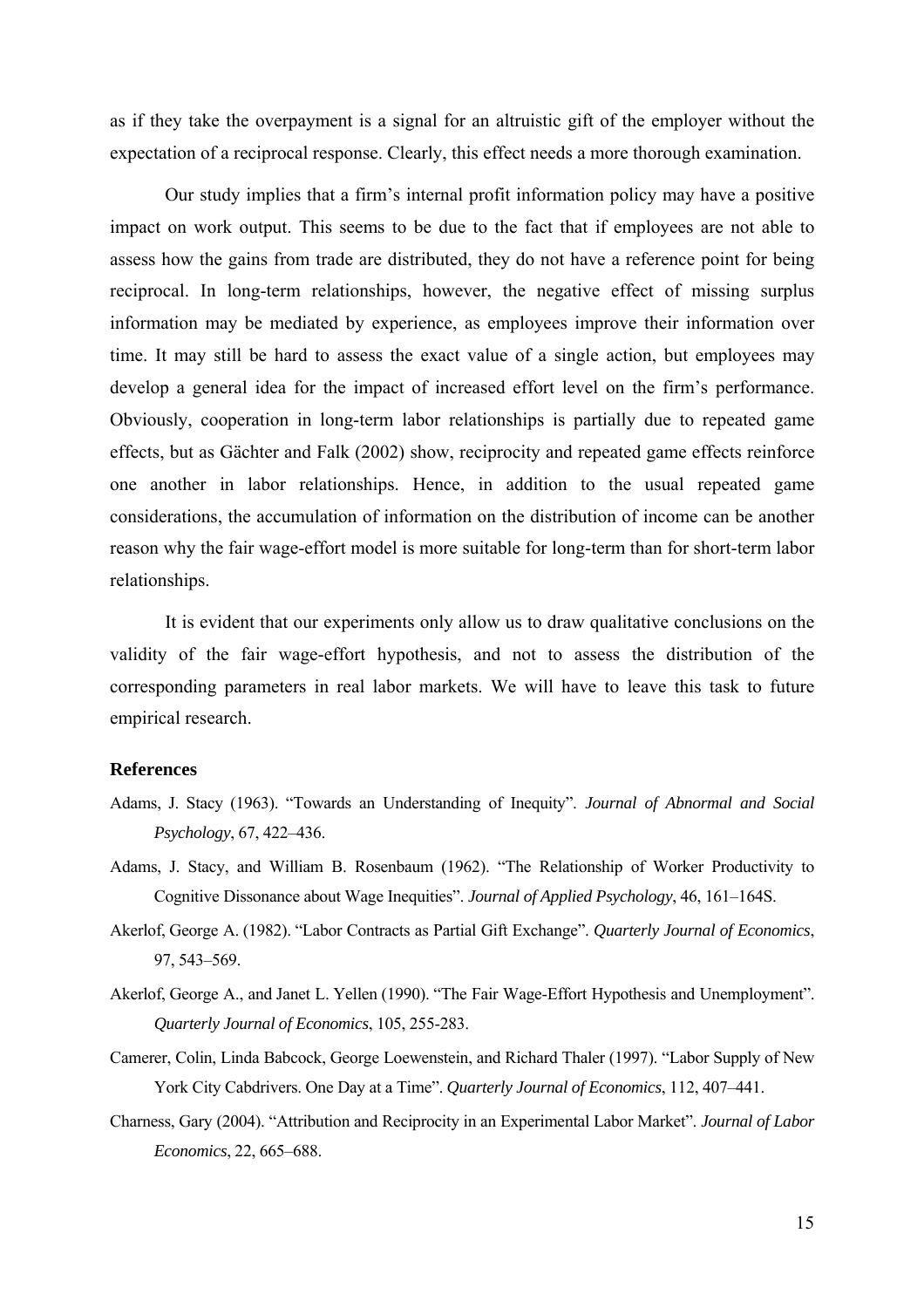- Charness, Gary, Guillaume R. Fréchette, and John H. Kagel (2004). "How Robust is Laboratory Gift Exchange?". *Experimental Economics* 7, 189–205.
- Charness, Gary, and Peter Kuhn (2007). "Pay Inequality, Pay Secrecy, and Effort. Theory and Evidence". *Journal of Labor Economics*, 25, 693-724.
- Dickinson, David L. (1999). "An Experimental Examination of Labor Supply and Work Intensities". *Journal of Labor Economics*, 17, 638–670.
- Erev, Ido, Gary Bornstein, and Racheli Galili (1993). "Constructive Intergroup Competition as a Solution to the Free Rider Problem. A Field Experiment". *Journal of Experimental Social Psychology*, 29, 463–478.
- Fahr, René, and Bernd Irlenbusch (2000). "Fairness as a Constraint on Trust and Reciprocity". *Economics Letters*, 66, 275–282.
- Falk, Armin, and Andrea Ichino (2006). "Clean Evidence on Peer Effects". *Journal of Labor Economics*, 24, 39–57.
- Fehr, Ernst, and Felix Götte (2008). "Do Workers Work More if Wages Are High? Evidence from a Randomized Field Experiment". *American Economic Review* 97, 298-317.
- Fehr, Ernst, and Armin Falk (1999). "Wage Rigidities in a Competitive Incomplete Contract Market. An Experimental Investigation". *Journal of Political Economy*, 107, 106–134.
- Fehr, Ernst, Erich Kirchler, Andreas Weichbold, and Simon Gächter (1998). "When Social Norms Overpower Competition. Gift Exchange in Experimental Markets". *Journal of Labor Economics*, 16, 312–354.
- Gächter, Simon, and Armin Falk (2002). "Reputation and Reciprocity. Consequences for the Labour Relation". *Scandinavian Journal of Economics* 104, 1–27.
- Gneezy, Uri (2004). "Do High Wages Lead to High Profits? An Experimental Study of Reciprocity Using Real Effort". Working Paper, Graduate School of Business, University of Chicago.
- Gneezy, Uri, and John List (2006). "Putting Behavioral Economics to Work. Testing for Gift Exchange in Labor Markets Using Field Experiments". *Econometrica,* 74, 1365-1384.
- Harrison, Glenn W., and John A. List (2004). "Field Experiments". *Journal of Economic Literature*, 42, 1009–1055.
- Irlenbusch, Bernd, and Dirk Sliwka (2005). "Reciprocity and Effort Transparency in Employment Relations". *Journal of Economic Behavior and Organization*, 56, 383–403.
- Mitzkewitz, Michael, and Rosemarie Nagel (1993). "Experimental Results on Ultimatum Games with Incomplete Information". *International Journal of Game Theory*, 22, 171–198.
- Summers, Lawrence H. (1988). "Relative Wages, Efficiency Wages and Keynesian Unemployment". *American Economic Review*, Papers and Proceedings, 78, 383–388.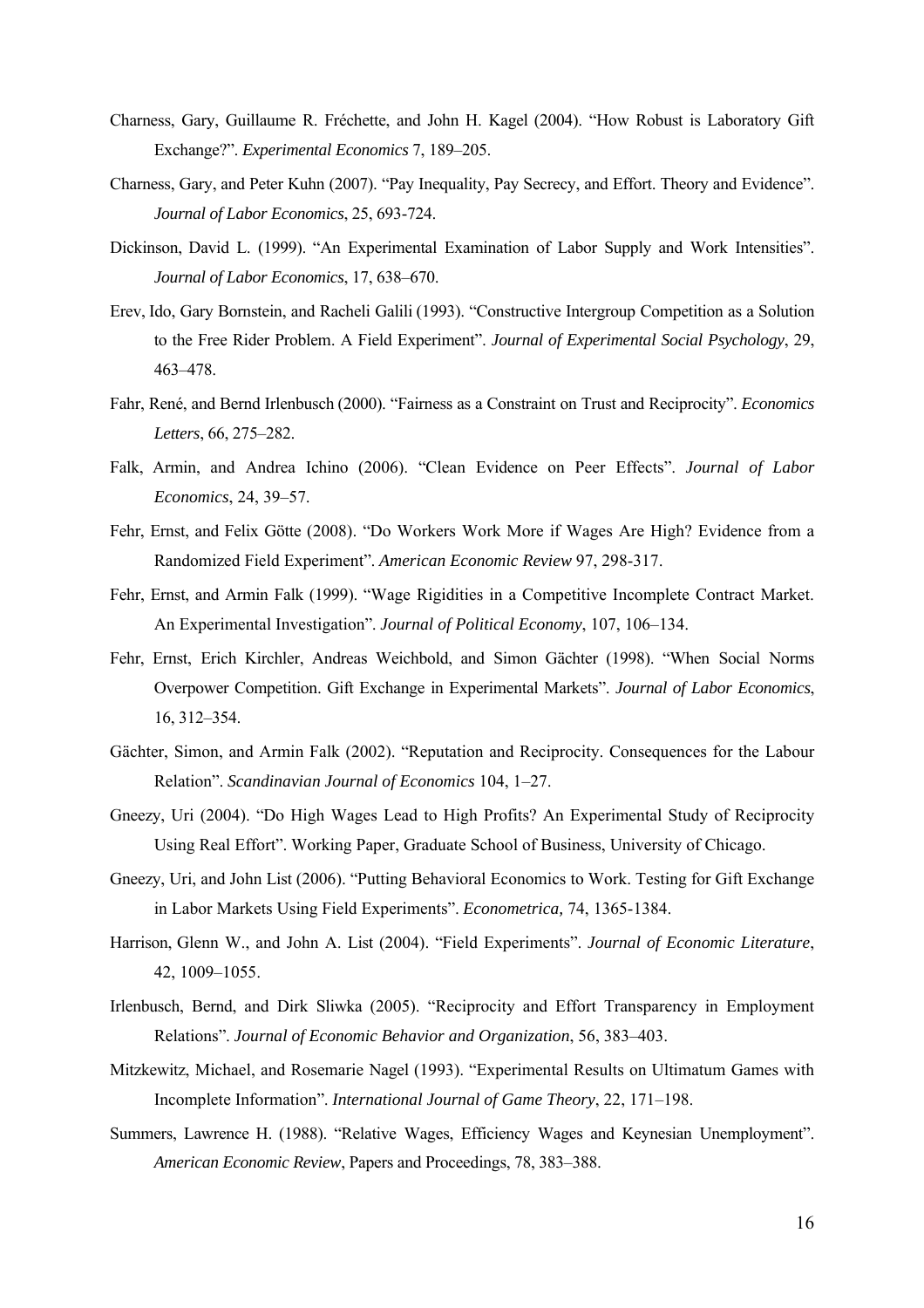# **Appendix A: Statistical analysis**

| Change in variable       | $F0$ vs. $F10$ | $F10$ vs.<br>F40peer | $F10$ vs.<br>F10 <sub>peer</sub> | F40 peer vs.<br>F10peer |
|--------------------------|----------------|----------------------|----------------------------------|-------------------------|
| <b>Output difference</b> |                |                      |                                  |                         |
| usable output            | .290           | .656                 | .734                             | .893                    |
| output quality           | .744           | .499                 | .961                             | .424                    |
| <b>Output ratio</b>      |                |                      |                                  |                         |
| usable output            | .366           | .553                 | .719                             | .835                    |
| output quality           | .744           | .526                 | .961                             | .424                    |

**Table A1: Statistical comparison of output measures** 

The entries denote the p-values of the two-tailed Mann-Whitney U-Test

There is also no difference between treatments according to the Kruskal-Wallis test for both the difference  $[2^{nd}$  minus  $1^{st}$  hour] in usable output (p = .827) and output quality (p = .881).

#### **Appendix B: Instructions**

# **B1. Field Experiment**

The *Economics Research Center "Information and Coordination of Economic Activities" (SFB 303)* has been existing during the past 15 years. Most professors and assistants of the Bonn economics department are collaborating in the SFB 303. Within these years a huge amount of working papers have been written reporting on the research done in the Economics Research Center. To make research results accessible to other scientists in a more effective way than before, the abstracts of all research papers shall be available via Internet by mid-2000. Recently submitted papers do not raise any problems because the author electronically submits the abstract together with the paper. Difficulties arise, however, with older discussion papers either providing no abstract at all or at least no typed version. Most authors have left the University of Bonn already. In order to give electronic access also to these abstracts we initiated the project *Electronic Abstract Documentation*.

#### *Your task*

You will receive a folder containing abstracts of older papers the authors did not submit electronically. In addition, you will find abstracts which have been created by extracting the important results of the research paper. Your task is to enter the abstracts into the word processor from which they will be transferred to the Internet. We hope you understand that the SFB 303 wants to present itself in the Internet by correctly typed abstracts only. Therefore please take care to enter the abstracts from the folder without any mistakes.

#### *Organization*

This is a pilot study on the division of work load. Many students collaborate in this study for two working hours each. Everybody works for these two hours at two different occasions as already has been arranged with you. In the following, you will be introduced to the task you are going to perform, and you will have the opportunity to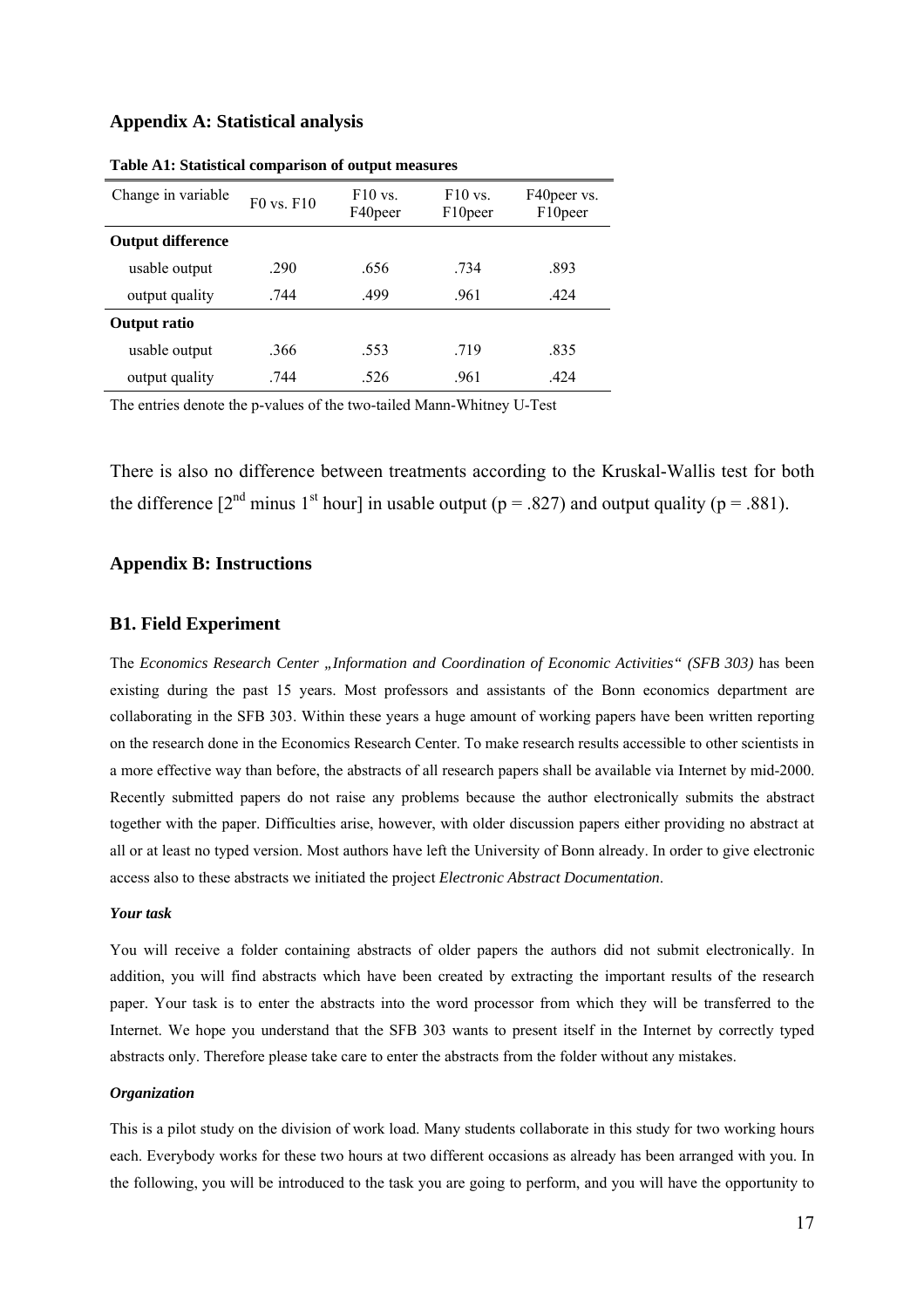familiarize yourself with the word processor by typing an abstract for training. Introduction and training must not exceed **20 minutes.** 

After having completed the training phase, you have *60 minutes time* to enter the abstracts from the file. You will be notified by the project coordinator when the time is over. Please stop typing even if you did not finish the abstract you are working on because we otherwise will not be able to keep our time schedule.

#### *Payment*

You will be paid after having completed the second working hour. You will receive DM 10 for the instruction and training phase plus a wage for each working hour of DM 20 for typing.

If you have any questions or if any technical problems arise please *immediately* call the project coordinator whom you find in the room next to this office.

### **Information to typists for the 2nd working hour**

# *Treatment F0*

This is a reminder that the payment for the second working hour is DM 20.

### *Treatment F10*

We are happy to inform you that due to a favorable development in the funding of the project we are able to remunerate your experience. We therefore can raise the payment for the second working hour by 10% to DM 22.

### *Treatment F40peer*

We are happy to inform you that due to a favorable development in the funding of the project we are able to remunerate your experience. As you may have heard already, we could previously raise the payment for the second hour of work by 10% to DM 22. Unexpectedly, additional funding became available for the project. Therefore we decided to once more raise the payment for the second working hour, namely by all in all 40% to DM 28.

#### *Treatment F10peer*

We are happy to inform you that due to a favourable development in the funding of the project we are able to remunerate your experience. As you may have heard already we could previously raise the payment for the second hour of work by 40% to DM 28. Unexpectedly, less funding became available for the project. We are sorry that for this reason we can raise the payment for the second working hour only by 10% to DM 22.

# **B2. Laboratory Experiment**

**––––– Those parts of the instruction that are written in** *italics* **are relevant for the surplus information treatment only. –––––**

This year, the department of Microeconomics is organizing an international conference on experimental economics. For this reason, a large amount of information letters has to be mailed to people interested in the conference.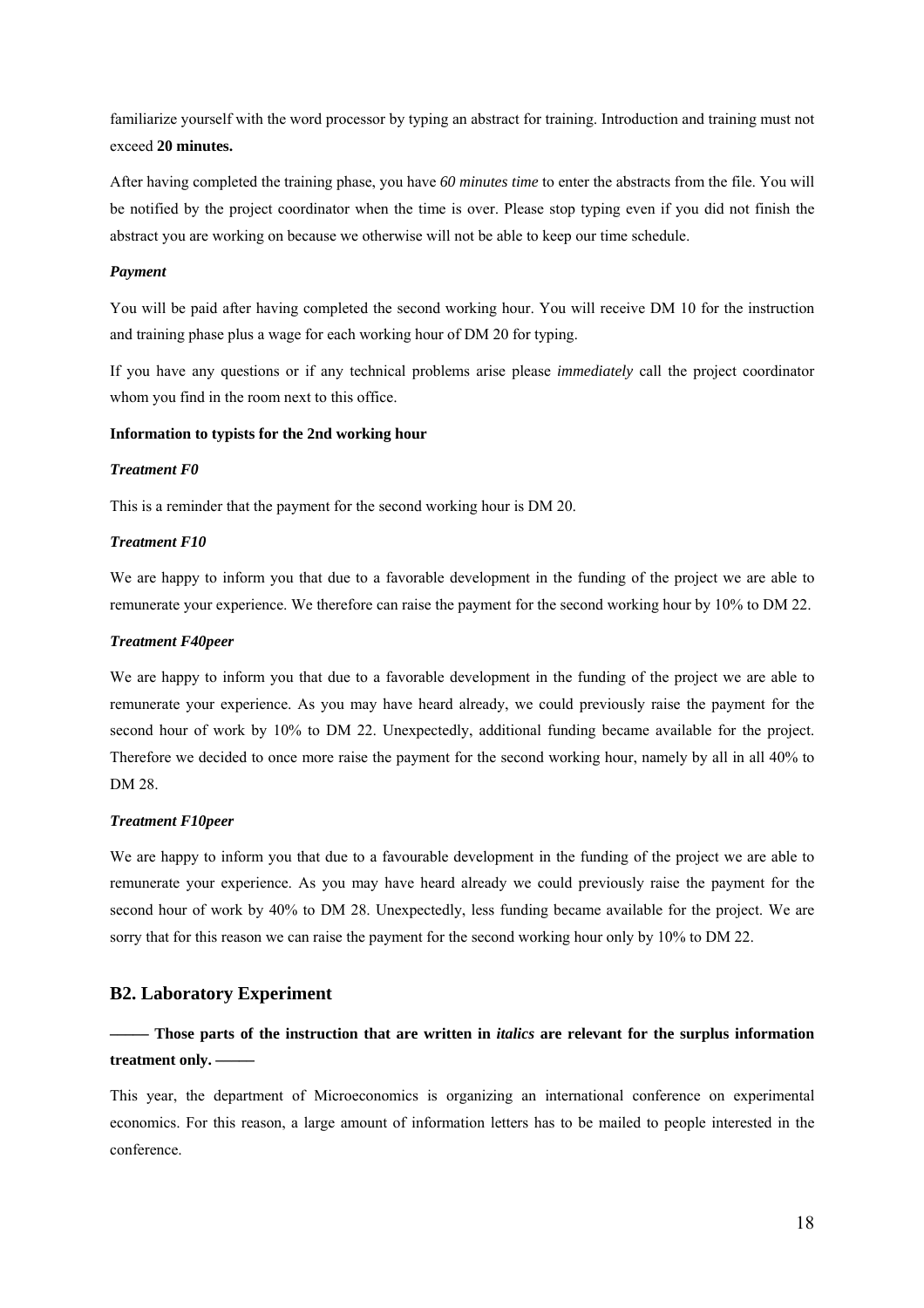### **Your task**

You will receive a pile of information sheets as well as a pile of envelopes. Your task is to fold the information sheets twice, put them into the envelopes and close the envelopes. We hope you understand that the department wants to present itself by correct information letters only. Therefore we ask you to carefully put the sheets into the envelopes.

# **The Organization**

This is a pilot study on the division of work load. Many students collaborate in this study for two working units of 15 minutes each. Between the working units, there is a break of 5 minutes. After the introduction, you will be introduced into the task you are going to perform. Introduction and training must not exceed **10 minutes.** 

# **Payment**

You will be paid after having completed the second working unit. You will receive  $\epsilon$  1,50 for the instruction plus a wage of  $\epsilon$  2,50 for each working unit.

# *Surplus for the department*

*If the department had the task being completed by someone else, costs of 6 Euro Cents per letter would occur. The department decided, however, to hand this task over to you on a flat fee basis. The table below shows the costs per letter depending on the number of completed letters per work unit the department encounters by paying you you € 2,50. In order to create a surplus for the department, you would have to complete more than 41 letters in one work unit (i.e. in 15 minutes).* 

| number of                           | 15 |  |  |  | 20  25  30  35  40  45  50  55  60  65  70  75  80  85  90         |  |  |  |  |
|-------------------------------------|----|--|--|--|--------------------------------------------------------------------|--|--|--|--|
| letters                             |    |  |  |  |                                                                    |  |  |  |  |
| cost per letter<br><i>in Centss</i> |    |  |  |  | 16,7 12,5 10,0 8,3 7,1 6,3 5,6 5,0 4,5 4,2 3,8 3,6 3,3 3,1 2,9 2,8 |  |  |  |  |

### **Any further questions?**

If you have any questions, please ask the project coordinator.

### **Information on the wage for the 2nd working unit**

# **Treatments L0 and L0surplus**

To remind you: the payment for the second working hour is  $\epsilon$  2,50.

*If the department had the task being completed by someone else, costs of 6 Euro Cents per letter would occur. The table below shows the costs per letter depending on the number of completed letters per work unit the department encounters by paying you € 2,50. In order to create a surplus for the department you would have to complete more than 41 letters in one work unit (i.e. in 15 minutes).*